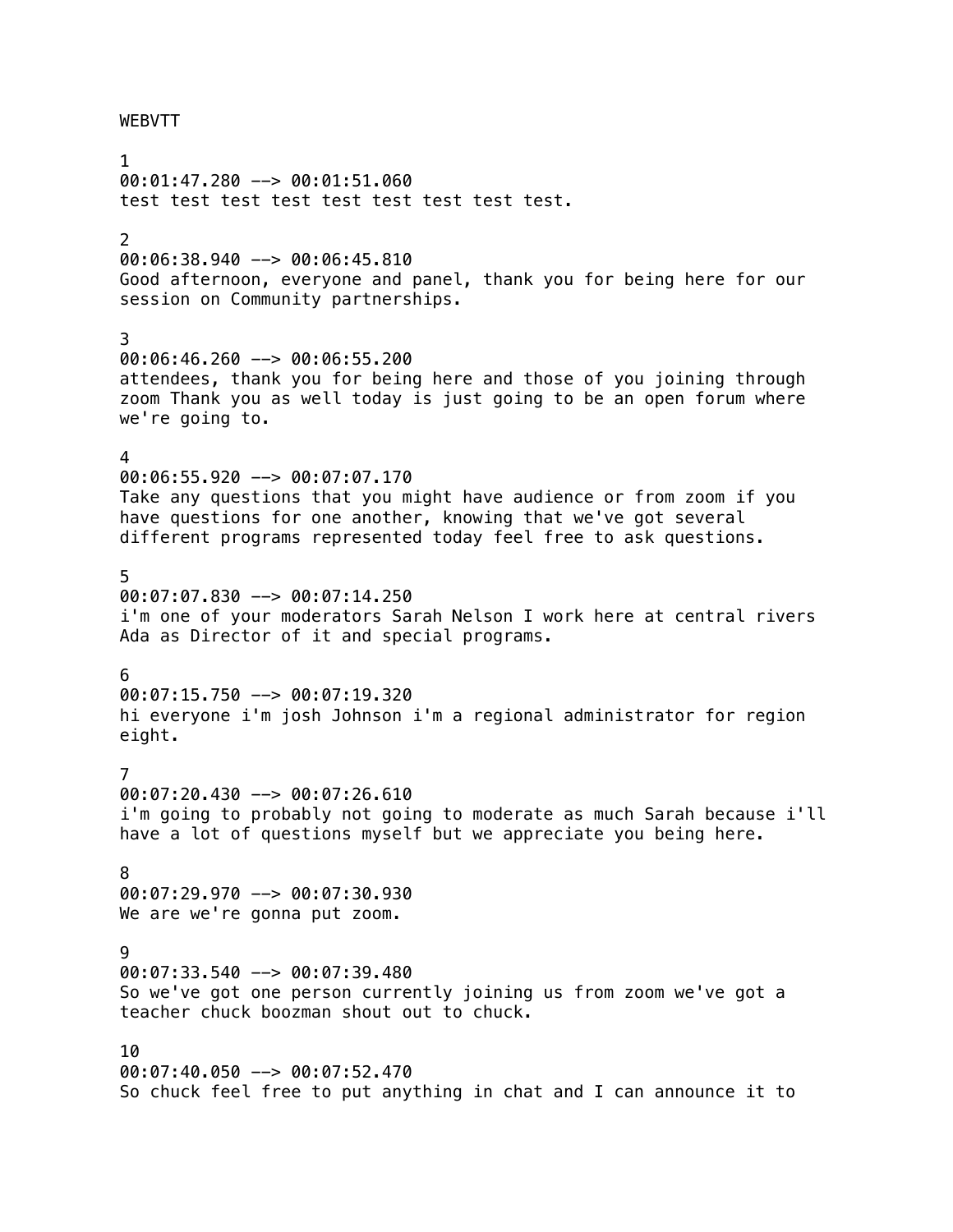the room, we will use mike's because that helps us with zoom to feed the audio so might feel a little awkward because we're in a small space, but. 11 00:07:52.860 --> 00:08:05.730 necessary for our current setup so to kick us off what i'm going to ask is that we start with you, Mr Spencer and if you could just introduce yourself your program and then we'll kind of do a whip around and get the panel introduced. 12 00:08:14.070 --> 00:08:16.950 Hello everyone i'm Spencer from the Denver caps Program. 13 00:08:19.620 --> 00:08:27.510 i'm travis Miller i'm an instructor for the Denver caps program, and this is our I think our third semester that we've been doing it. 14 00:08:29.670 --> 00:08:32.580 My name is kayla neudorf i'm also in the Denver caps. 15 00:08:34.590 --> 00:08:37.080 i'm ready sauerbrey i'm from the watch the valley caps. 16 00:08:38.250 --> 00:08:41.970 My name is Christopher today, I was a previous associate at the watch the valley caps. 17 00:08:44.400 --> 00:08:49.380 i'm haley T and I am the instructor for Pepsi valley caps and it is also our third semester. 18  $00:08:54.690$  -->  $00:08:59.850$ I am Stacey asher cedar valley West i'm also a member of the iowa intermediary network. 19 00:09:02.100 --> 00:09:10.710 CF RoomB: I am Jeff frost and i'm executive director professional education for the wireless schools, but one of the things I oversee is the Waterloo career Center.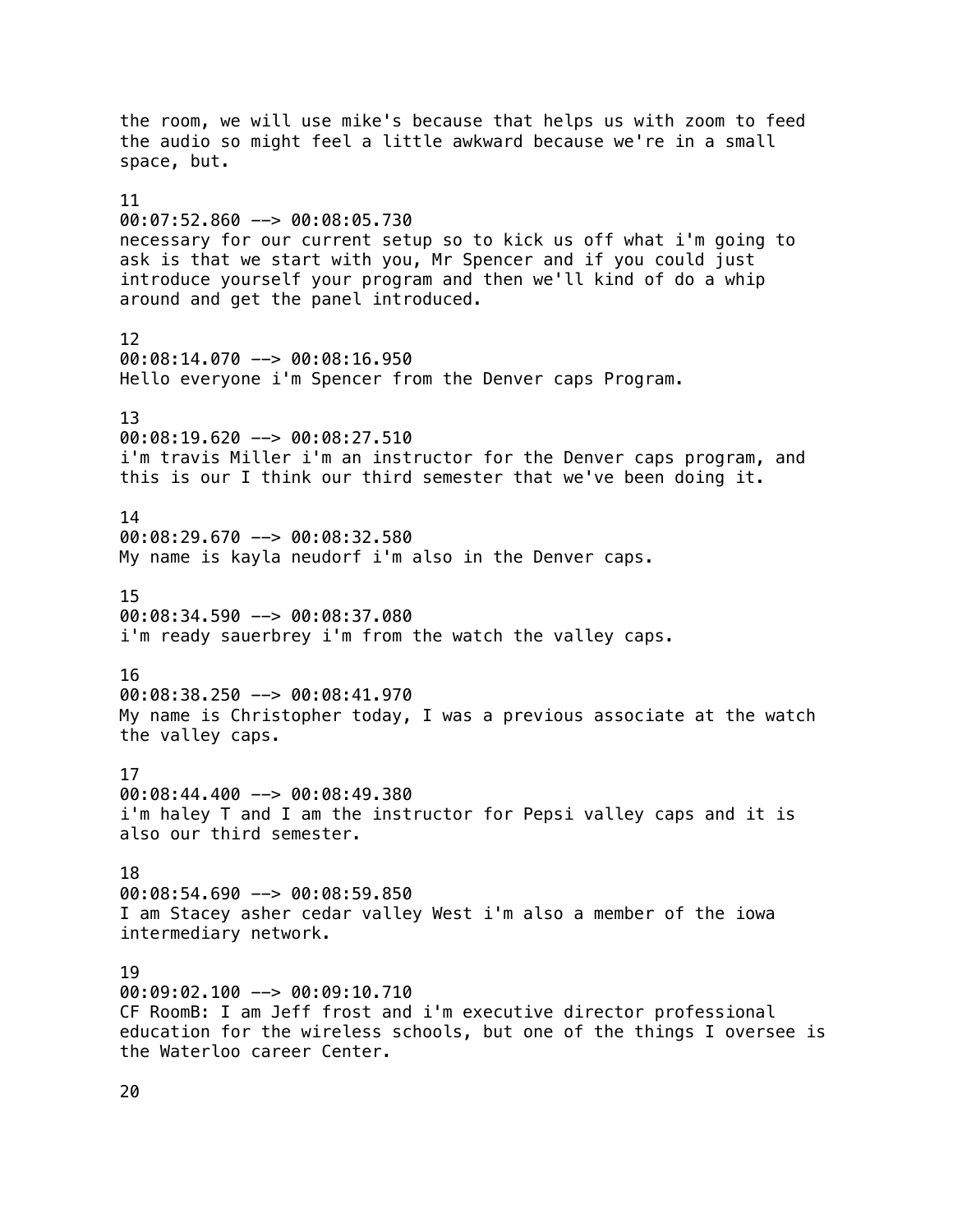00:09:13.680 --> 00:09:18.090 CF RoomB: My name is paige nation, and I am a student that I will big North in new Hampton. 21 00:09:20.400 --> 00:09:23.820 My name is to that class and i'm also a student at big North at new Hampton. 22 00:09:26.250 --> 00:09:32.220 My name is holly o'brian I work for northeast our Community college, but partner with new Hampton and I will big North Program. 23 00:09:34.320 --> 00:09:40.830 My name is steph store be i'm a work experience coordinator for central rivers at night provide direct service to school districts in the north. 24 00:09:48.900 --> 00:09:52.170 My name is Mike counted on with I will be north of new Hampton as well. 25 00:09:54.210 --> 00:10:01.620 And thank you for joining us today again participants feel free to chime in with any questions as we get along well this bring you the MIC and. 26 00:10:02.130 --> 00:10:20.520 That way check will be able to hear you as well, so I want to start out the conversation by addressing our students in the room, so obviously you've decided you've made the decision to join the program that you're a part of tell tell me why what caused you to join the Program. 27 00:10:21.690 --> 00:10:25.710 and brings you here today to join us at this panel. 28 00:10:28.380 --> 00:10:41.010 What drove me to join, out of a north is like the communications and the business with our Community and local businesses, I really like that human interaction and I like being a part of something bigger than myself.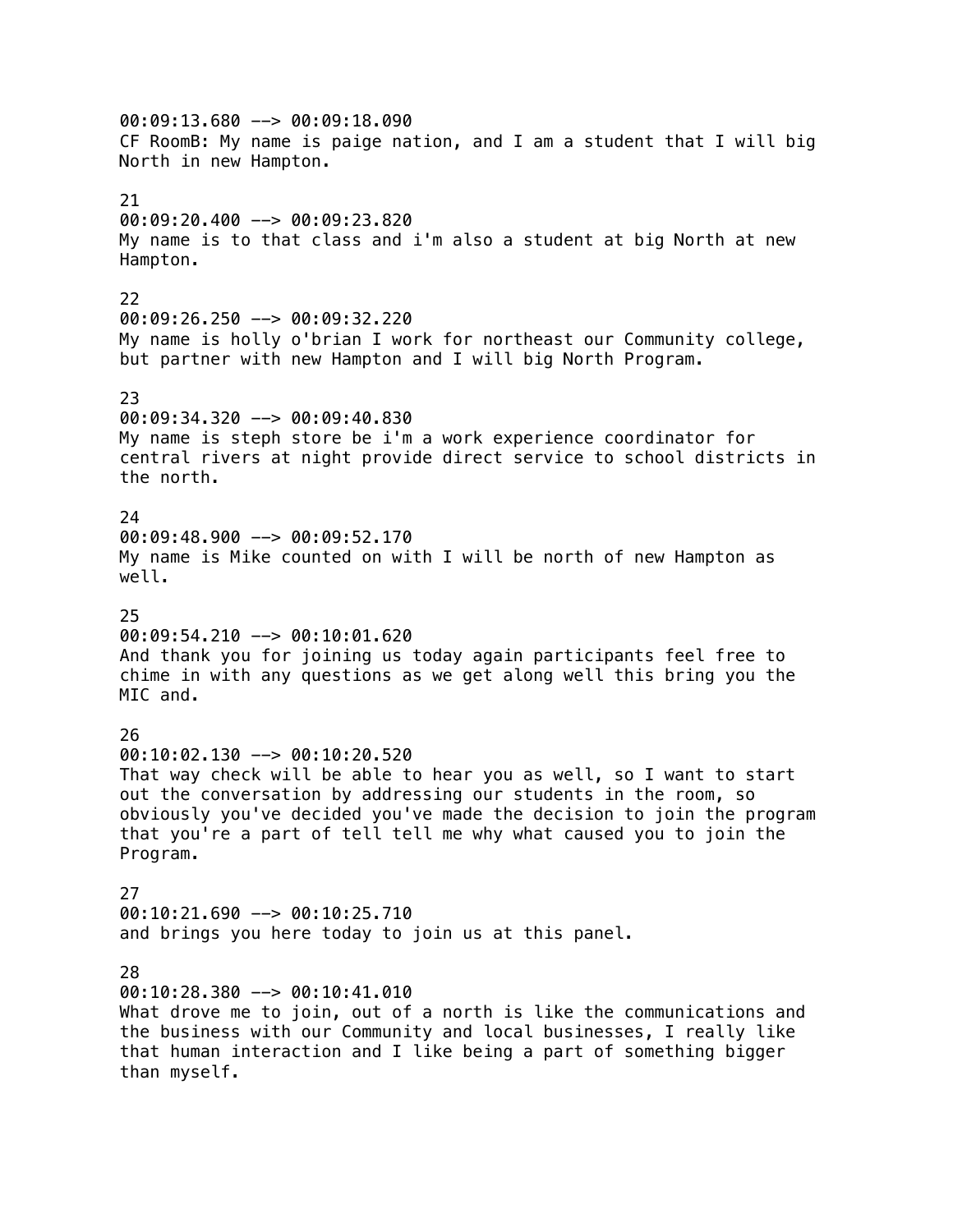$29$  $00:10:43.440$  -->  $00:10:51.480$ I think what made me want to get into caps and most was I became a senior and I wasn't really sure what I wanted to do next year, so that's kind of why I got into it. 30  $00:10:55.590$  -->  $00:11:03.780$ I took caps because I want to learn how to be a leader and also have more of that career exploration that I wanted to do so, I can figure out what I would like to do. 31 00:11:07.770 --> 00:11:12.930 I think that I took caps, first, I was met with enthusiasm for my teacher, which was amazing. 32 00:11:13.890 --> 00:11:25.320 But I also I wanted to get out into the business, I was unsure I had a plan of what I want to do a plan of action, but setting that in stone and now having a career setup to graduate was an amazing opportunity so. 33 00:11:28.980 --> 00:11:35.730 The reason that I wanted to take caps it took her a couple times a couple of tries to get me out for it but. 34  $00:11:36.450$  -->  $00:11:45.840$ The reason that I decided to take caps and the reason that i'm glad that I did is because of all of the connections that i've made in the career path that I want to go into. 35  $00:11:46.230$  -->  $00:11:55.680$ So right now i'm currently working with people that are doing the same exact job that I want to do when i'm older and I get to see firsthand exactly what they get to do. 36 00:11:58.560 --> 00:12:08.790 Thank you for sharing that information now, I want to ask you to be okay, what did you decide what are you doing next year, so if you want to share feel free to share your plans as we go along we'd love to hear that. 37 00:12:09.240 --> 00:12:23.730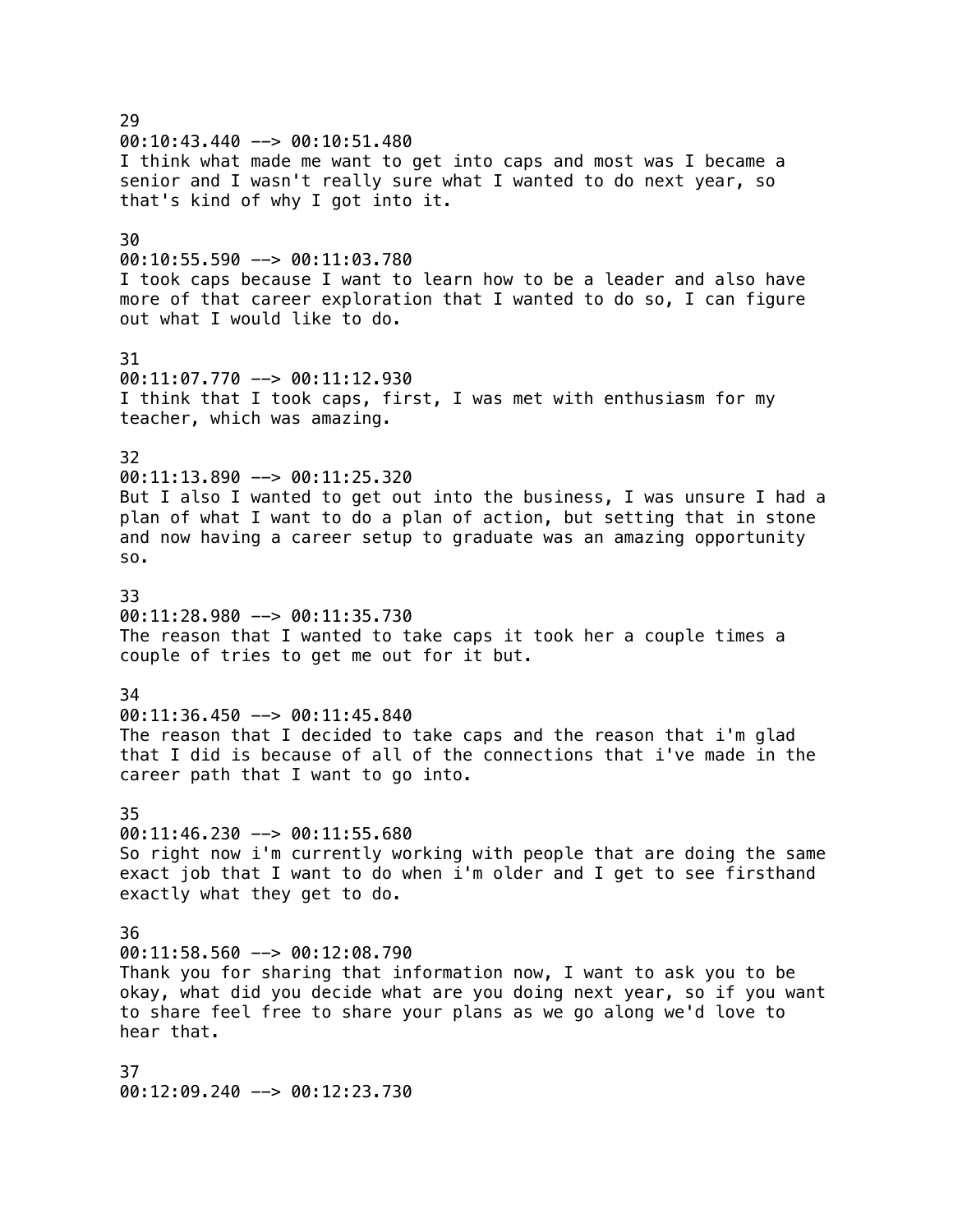Knowing that we do have several programs represented stuff i'm going to start with you, and if you could again we'll kind of do a whip around this direction, one person from your program could you just give us kind of the High Level overview of your Program. 38 00:12:24.780 --> 00:12:29.580 yeah with work experience we work with individuals or students on. 39  $00:12:30.270$  -->  $00:12:47.820$ Individual education plan so an IEP we really look towards their post secondary goal and that transition I up in the living learning and working areas, and so my job is to go in and build those relationships with the school district, and the student that includes the teacher the admin. 40 00:12:49.320 --> 00:13:02.670 The Community and please students in different areas, based on their interest of interest strings and preferences their area of need and really work towards that competitive employment for them to meet their post secondary goal after high school. 41  $00:13:04.860$  -->  $00:13:08.610$ i'm going to talk about an ICC i'll let the students talk about I will have ignored. 42 00:13:08.940 --> 00:13:19.740 But on my partnership with I will big northern an ICC is i'm a college and career coach so I work directly in the high school and then at the iowa big space, working with students and preparing them for life after high school. 43 00:13:20.280 --> 00:13:25.590 it's an open forum I don't want them to think that they have to go to an ICC, they have to go to a Community college. 44 00:13:25.980 --> 00:13:33.930 They want to go out and work i'm there to help build that connection that's a big part of where the iowa big comes into place that's getting out in front of the businesses and making. 45 00:13:34.260 --> 00:13:44.250 Those connections understanding what really goes on, but my job is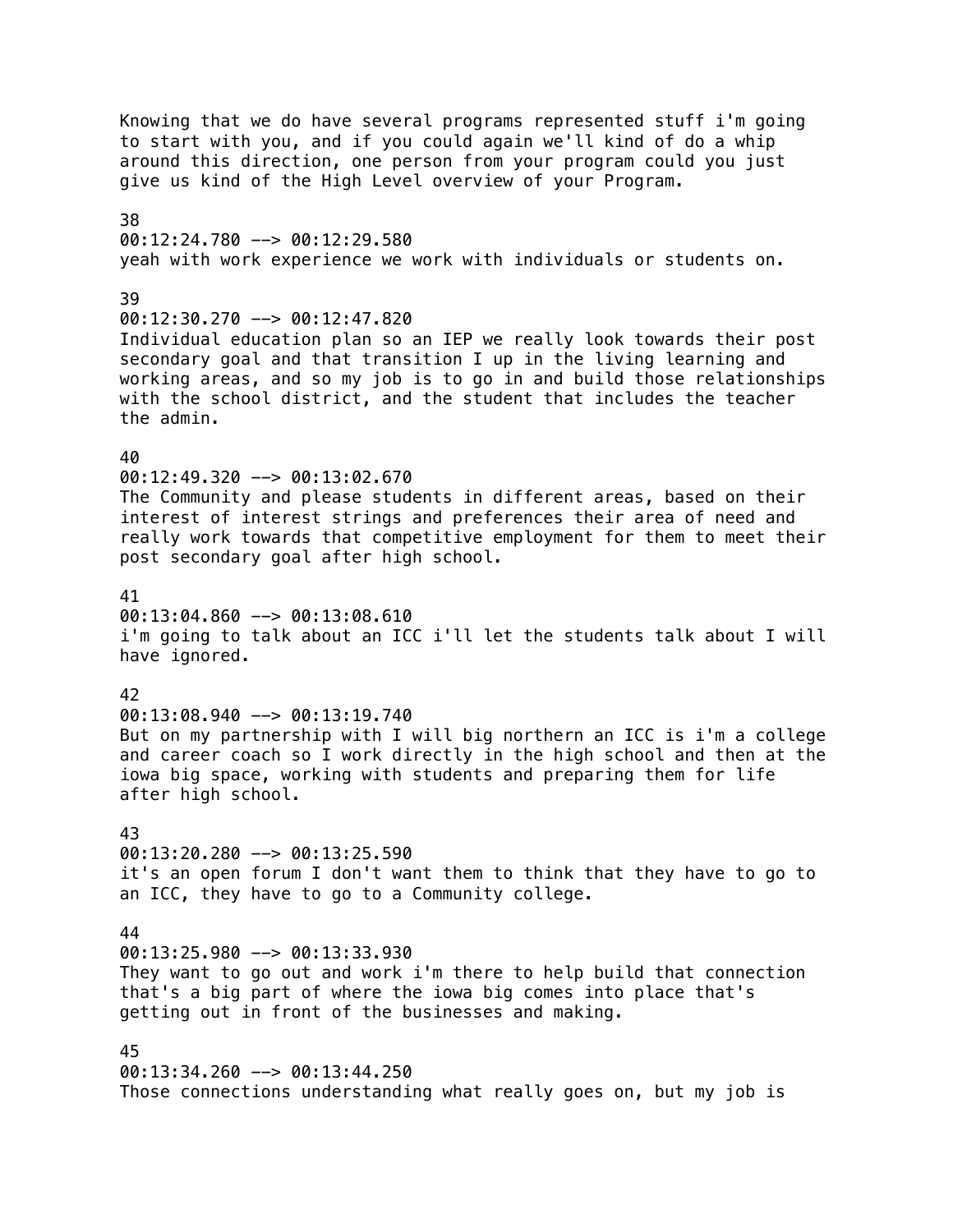kind of helping with the job shadows career exploration and then advising for college classes, that we offer at the school or. 46 00:13:46.680 --> 00:14:00.300 I have a big North as an independent learning study where juniors and seniors from new Hampton can work with local businesses and Community members to help solve their problems we do that through initiatives they have many going and many students to keep joining. 47 00:14:08.400 --> 00:14:17.190 CF RoomB: i'll go next I guess i'm with marla career Center and it's a little better, a little bit I mean there's so many great programs out there and it's just has a little bit different twists than. 48 00:14:17.640 --> 00:14:26.400 CF RoomB: The other ones, but that's what's great about all of these programs is they're not you know cookie cutters and all the same it really gives you a broad mix of. 49  $00:14:26.820$  -->  $00:14:36.480$ CF RoomB: What what's available out there, but one of them career Center is a really original program that has 13 different high schools seven. 50 00:14:37.500 --> 00:14:47.370 CF RoomB: Three Waterloo high schools and then really seven other districts plus three non private or non public schools in Waterloo at a 10 out there, we have over 800 students that attend. 51 00:14:47.790 --> 00:14:55.740 CF RoomB: And what this is is a place where students can go and there are 16 distinct pathway programs or career opportunity programs. 52 00:14:56.130 --> 00:15:04.020 CF RoomB: That students can really kind of do explorer exploration on so they can start out in a program it is concurrent classes, so they start out. 53 00:15:04.470 --> 00:15:12.960 CF RoomB: His college level coursework, but they can do it for discovery and if you know some students come out there for two or three semesters and bouncing two or three different programs.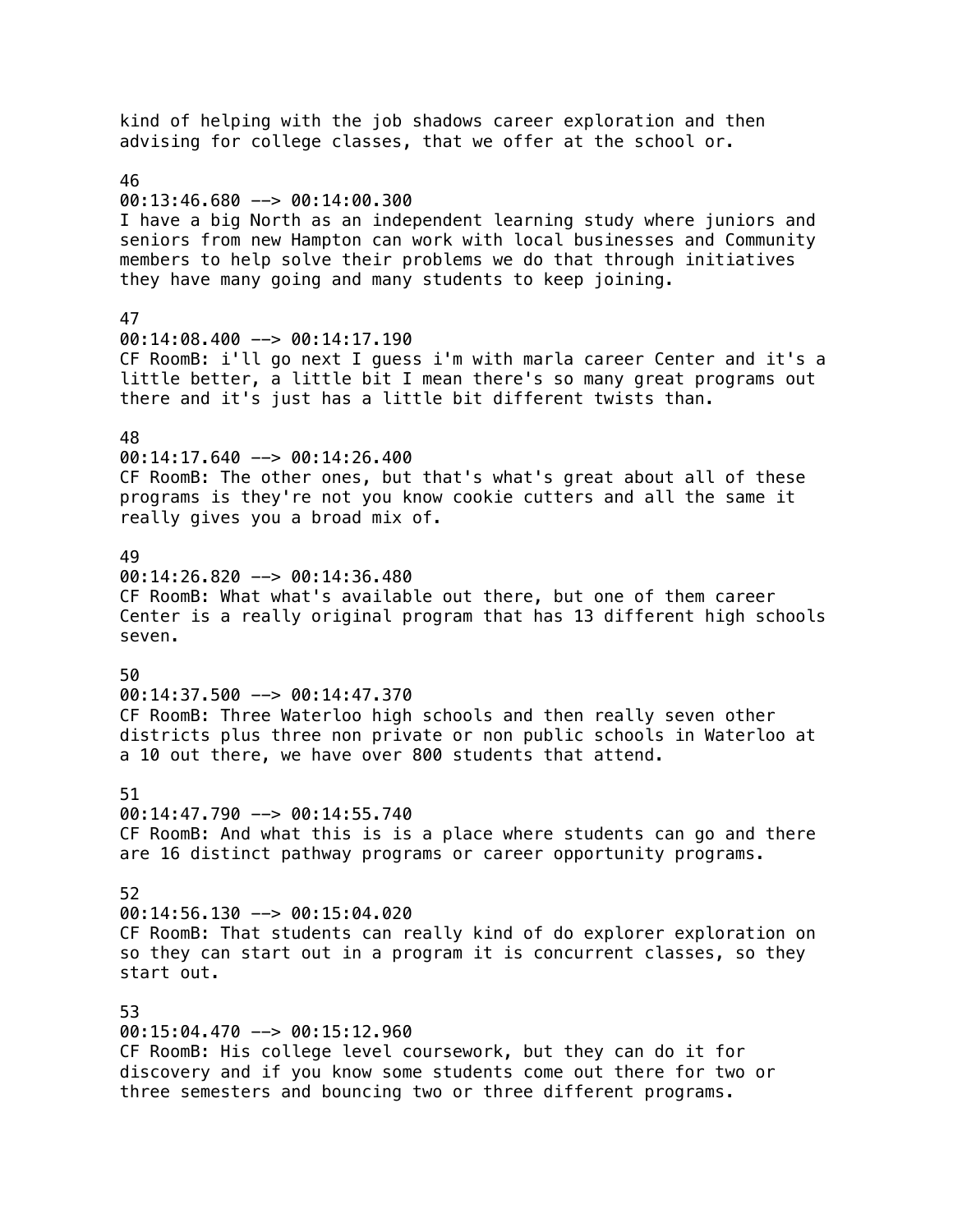54 00:15:13.470 --> 00:15:18.270 CF RoomB: narrowing down what they think they want to do to what they do want to do, eventually, by the time they leave. 55 00:15:18.960 --> 00:15:28.020 CF RoomB: But the great thing is once they do discover what they want to do is they can lock onto a pathway program and get four or five college courses deep into that Program. 56 00:15:28.410 --> 00:15:34.020 CF RoomB: And I think what really is in kind of ties into what we're doing here today is kind of that next step, which is authentic. 57 00:15:34.440 --> 00:15:38.760 CF RoomB: really work based learning so we kind of you know, one of the things we've learned is. 58 00:15:39.090 --> 00:15:50.850 CF RoomB: it's one thing to offer students opportunities to explore and to get college level courses and the technical skills that go with that, but really The next step and really the important iteration of this is to truly. 59 00:15:52.350 --> 00:15:57.510 CF RoomB: To place them in workplace learning opportunities, where they actually earn and learn at the same time. 60 00:15:57.870 --> 00:16:06.960 CF RoomB: And to get a real feel of what that industry is like so it's kind of the best of both worlds you're getting the technical and professional skills at the Center and then we send you out to a. 61 00:16:07.380 --> 00:16:14.910 CF RoomB: Community business partner of ours, and you actually get paid and earn while you're still learning parts of that that job. 62 00:16:19.140 --> 00:16:25.530 Okay, so cedar valley West actually is a partnership between four districts west of the cedar valley it's.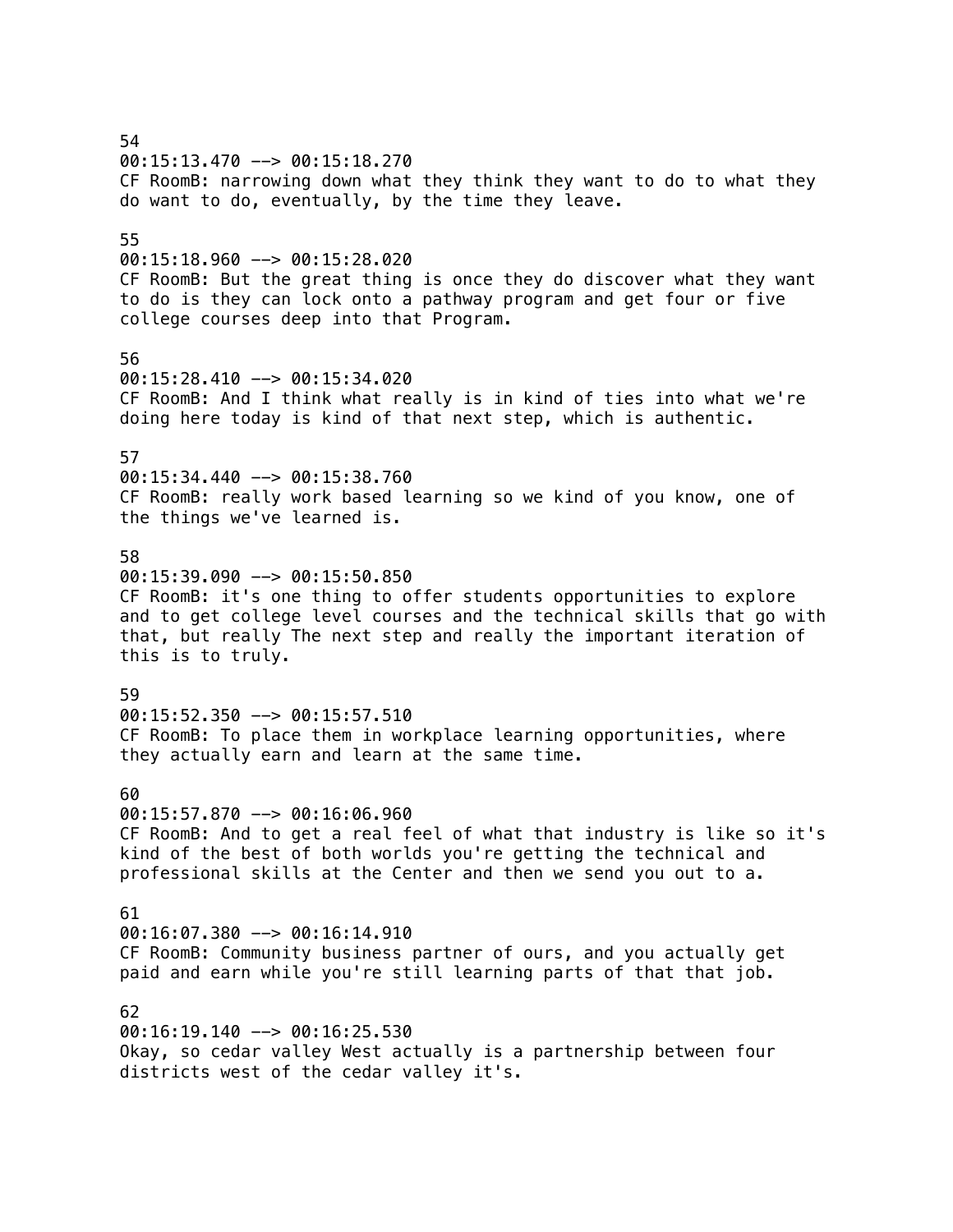63  $00:16:25.740$  -->  $00:16:36.630$ linked in parkersburg diagonal hartford glenbrook rhinebeck and grundy Center and I serve as the work based learning coordinator for those districts so many like the programs that you have going. 64  $00:16:37.770$  -->  $00:16:48.240$ With the assistance of the iowa intermediary network I helped coordinate the job shadows internships career exploration activities for the students of those districts. 65 00:16:49.500 --> 00:16:59.160 And, much like Jeff said to there's so many different great opportunities for the students kind of in the cedar valley area to participate. 66 00:17:00.300 --> 00:17:08.490 With the internships is just a little bit deeper dive into those industry pathways and I primarily work with local businesses. 67  $0.01:17:08.940$  -->  $0.01:17:20.010$ From those communities and have branched out to the cedar Valley, for some of the students in those districts nearby that have aspirations, where those career pathways lie. 68  $00:17:23.760$  -->  $00:17:30.450$ With caps, you know we are founded on four pillars of innovation problem solving. 69 00:17:31.080 --> 00:17:36.570 career career exploration and professional skills and so much like these programs. 70 00:17:36.840 --> 00:17:47.220 You have that career exploration they get to explore the things they're interested in and see if they really want to do that, however, we really take the time to develop the professional skills that go into. 71 00:17:47.640 --> 00:18:03.240 Any career that students can be more confident when they go out into the real world, whether that's directly to a career or into the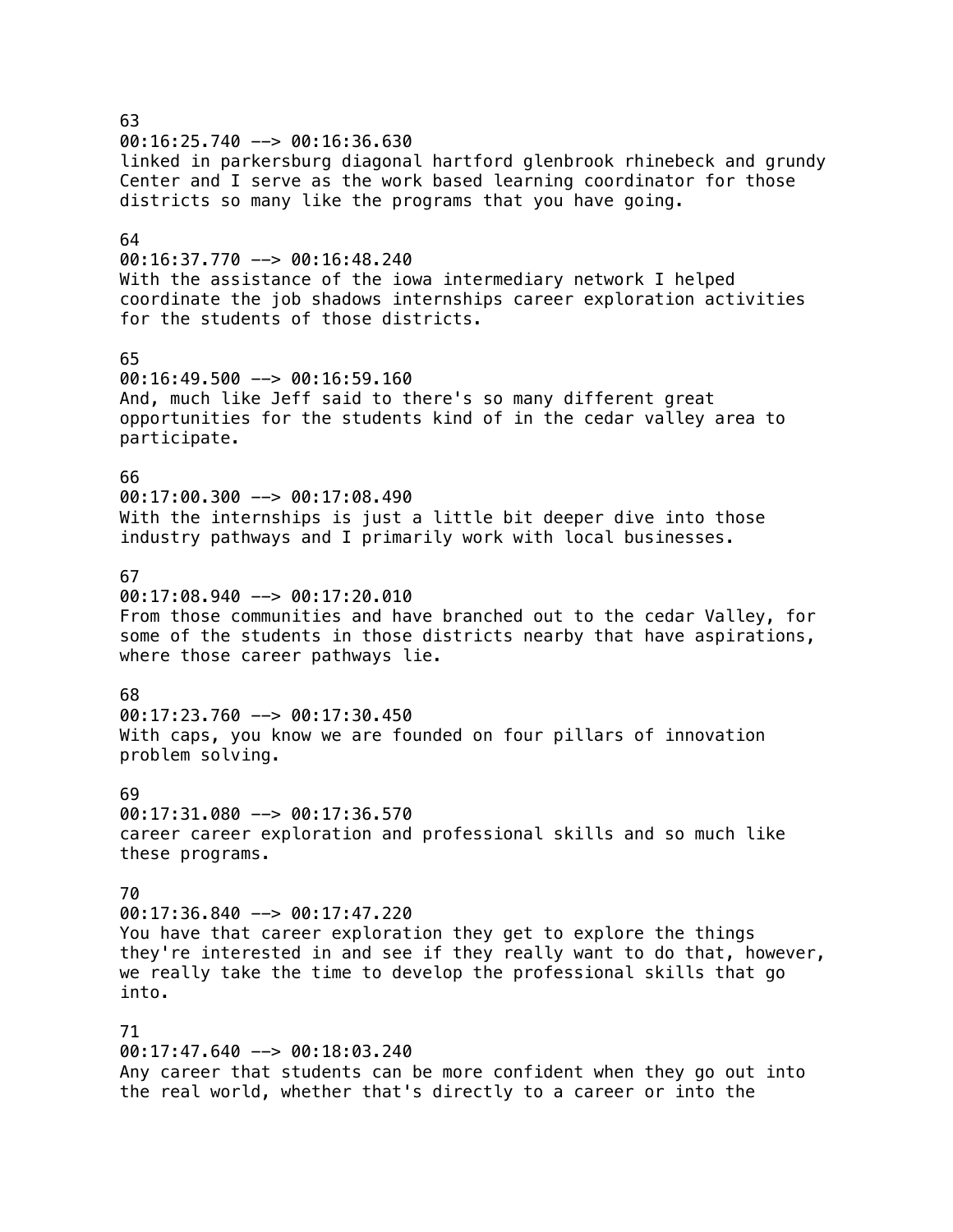College level where they can advocate for themselves and they are innovative, with their ideas they speak up they. 72 00:18:04.320 --> 00:18:17.970 they're just really part of the problem solving process instead of just going in and doing you know the tasks we spend a lot of time with that, while encouraging their career exploration and all of those types of things. 73 00:18:20.250 --> 00:18:31.980 I will I guess piggyback off of haley just a little bit to as far as what we're looking at, and I think this goes for for all the programs is really taken our students beyond GPA so. 74 00:18:32.760 --> 00:18:37.500 You probably all have great students, we have great students we're all really good in the classroom and that's awesome. 75 00:18:38.340 --> 00:18:45.480 But once we get out of the classroom and shut the textbook what can we do that's where we really push the 21st century skills. 76 00:18:45.870 --> 00:18:53.400 If you can master those skills, it really doesn't matter if I want to be an architect or or or a nurse or whatever it is, if I can master those skills. 77 00:18:53.760 --> 00:19:00.810 And so that's really I think what caps is doing right now is really pushing those type of skills, so no matter what it is you you're going to be successful. 78 00:19:02.610 --> 00:19:11.520 Now i'll just add on to that um I think really beneficial part for them, you know we always talk about networking and because we have so many caps. 79 00:19:12.120 --> 00:19:21.450 Groups in the area we really can go to each of the groups, and then they can collaborate with people have similar mindsets or interests or

completely different interests.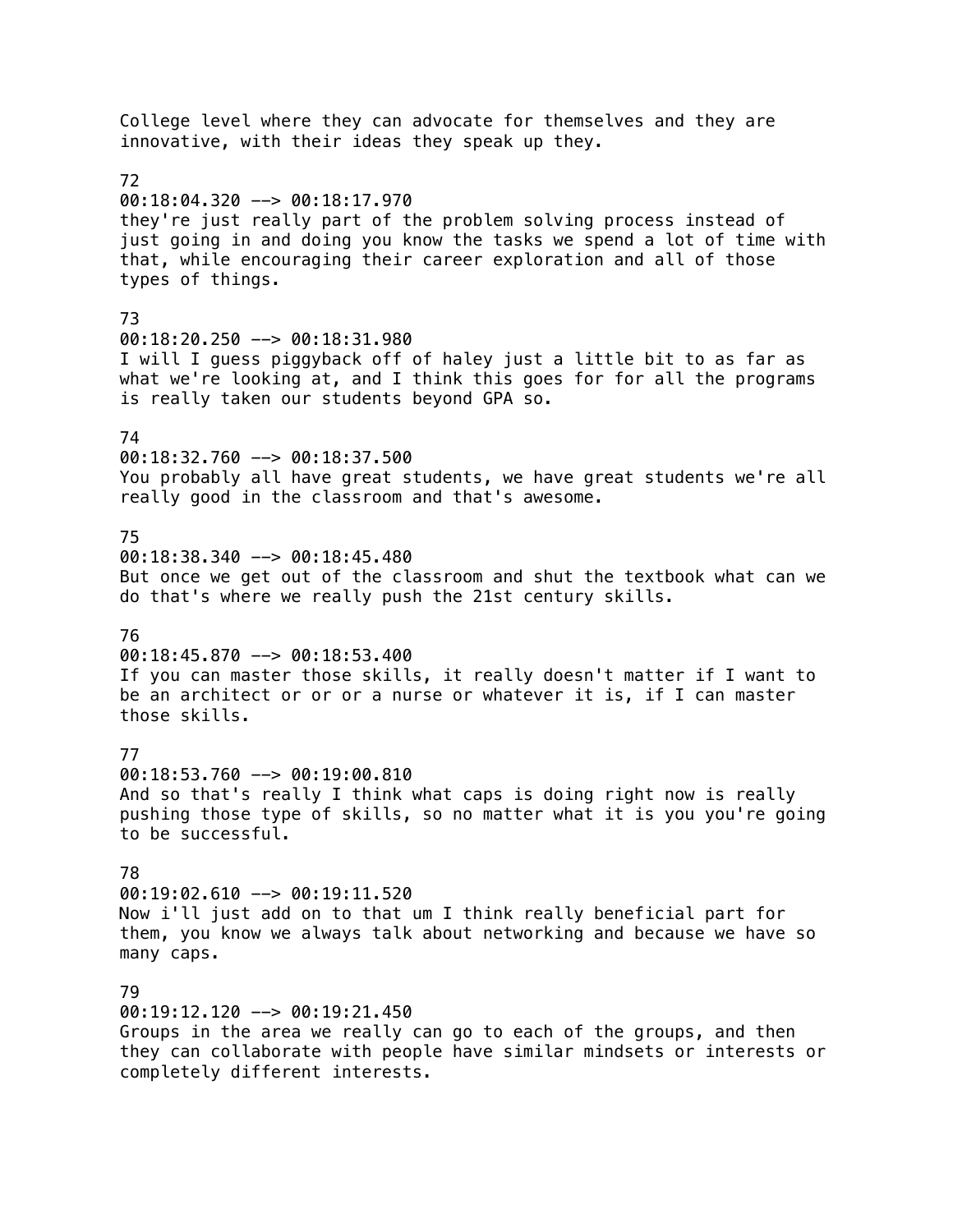80  $00:19:21.660$  -->  $00:19:36.600$ And really broaden their horizons of what other people are doing so that's another Community aspect where they get to work, not just with the businesses, but also with other students that are there, like minded are completely, unlike minded, which is beneficial either way. 81 00:19:37.860 --> 00:19:46.800 Another big asset i've ignored it's kinda like a shark tank so our businesses will come to us with problems that they need us to solve and then they'll present. 82  $00:19:47.790$  -->  $00:19:56.130$ Certain students will show interest and then they'll think of how they want to solve that problem then they'll go to them pitch that and at the business likes it they'll take it on. 83 00:19:57.000 --> 00:20:05.070 Like a lot of you've been saying that this these programs get students ready for their after school experiences real life business meetings and stuff like. 84 00:20:09.870 --> 00:20:26.010 Either I love that you mentioned shark tank I have this vision that someday you're going to be on shark tank pitching your idea on national TV and this program will have had a piece of that and preparing you for that so great example there. 85 00:20:27.510 --> 00:20:33.060 Any questions from those who are learning about some of these programs, potentially, for the first time. 86 00:20:40.200 --> 00:20:45.000 So I don't know if this is just directed at students, but I think i'm most curious to hear next is. 87 00:20:45.630 --> 00:20:55.410 you've each kind of talked and some similarities between why you join a program like this and the motivation behind it, but what has been the biggest surprise, now that you've been involved in it. 88 00:20:55.980 --> 00:21:07.980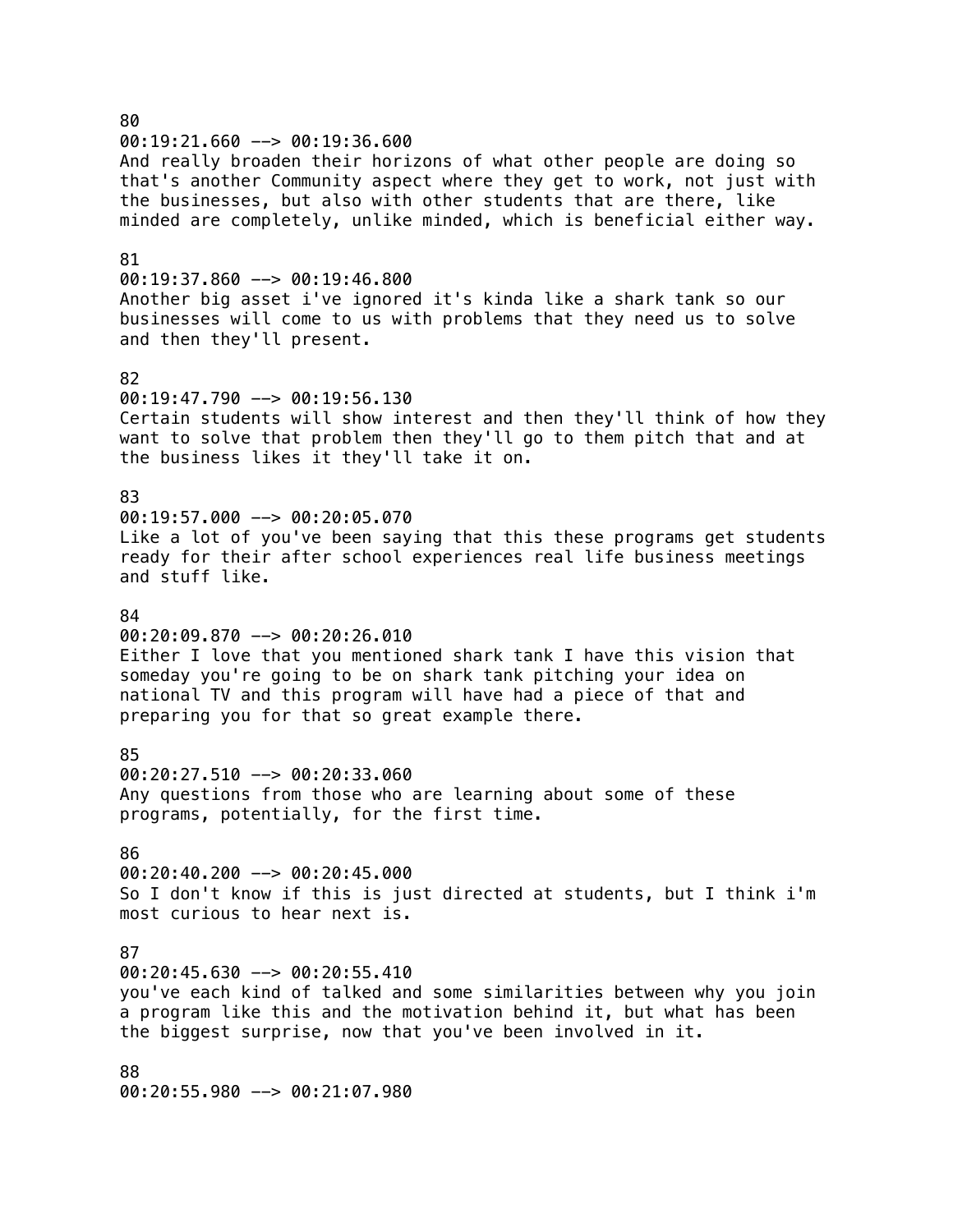That you've learned about yourself, or about education in general, or just the kind of an open end to that like what has been the biggest thing that maybe that you didn't think was going to happen that's been that's impacted you. 89 00:21:09.660 --> 00:21:24.060 Well, it changed my entire career path, I was going into nursing and now i'm thinking about going into communications, so I think the business meetings I was put in get out to the Community really changed my path on I discovered, who I was. 90 00:21:25.620 --> 00:21:35.310 I wouldn't say I was shy before I have a big North but I definitely wouldn't see myself doing this, when I started and having North opened up those career pathways for me those experiences that I get enjoy. 91 00:21:40.440 --> 00:21:52.500 The most surprising thing for me was just how often we get to work with the Community and how even just a little things can that we might know that, because we are in a building with. 92  $00:21:53.430$  -->  $00:22:04.110$ Like a call it the end hmm you but it's the new Internet place and we share building with them and, like we get to work with them so i'm on different initiatives so that we can. 93 00:22:05.190 --> 00:22:10.500 They can get some help if they need it and we can learn more things about just different technology and stuff. 94  $00:22:11.880$  -->  $00:22:15.600$ I think one thing that really surprised me is during my time in caps. 95 00:22:16.530 --> 00:22:22.980 The whole time I tried to push myself out of my comfort zone, I was used to waking up in the morning you go to school, after you're done with school, I had a job. 96 00:22:23.250 --> 00:22:27.060 or I did extracurricular activities and and went home went to sleep and did it all again the next morning.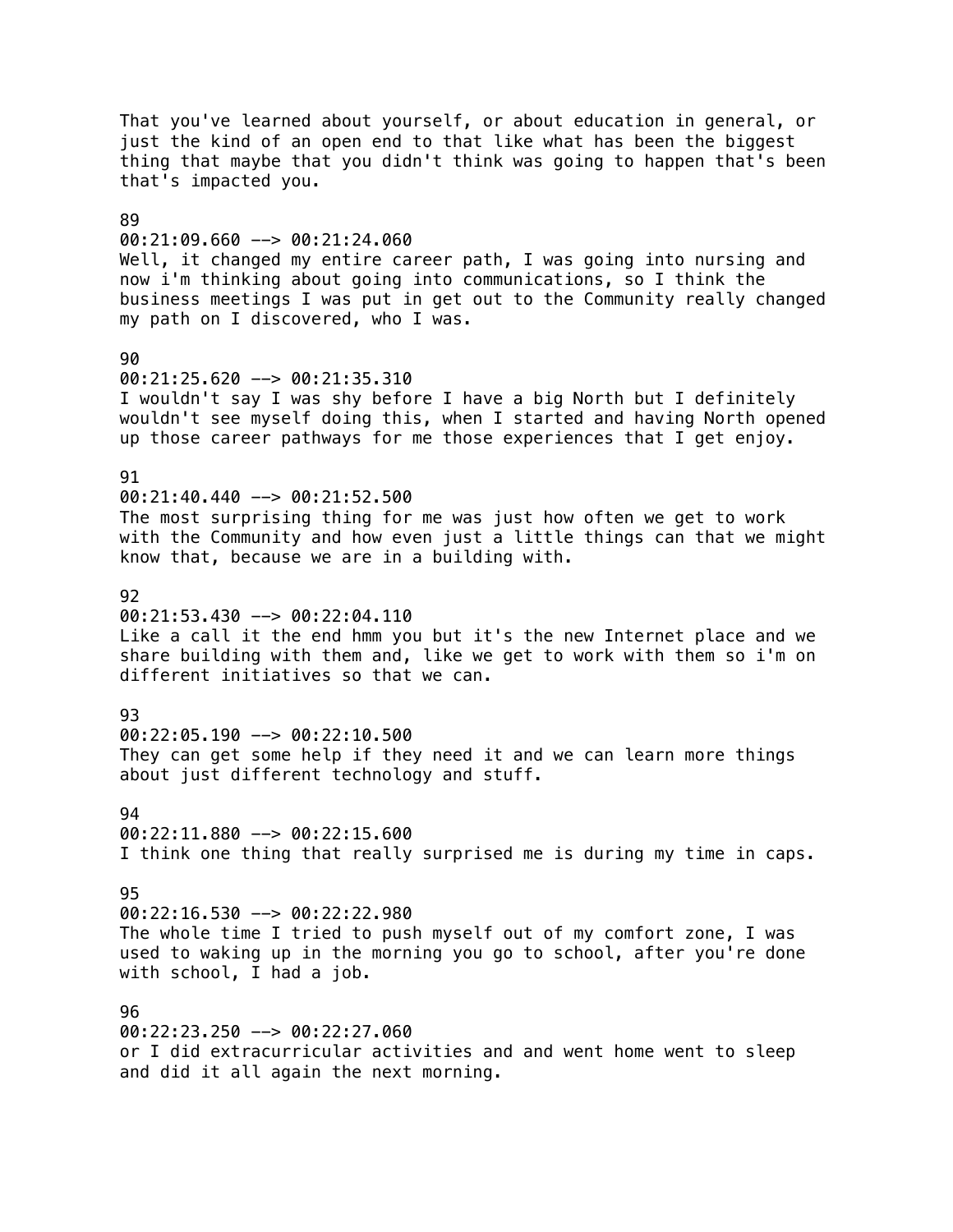## 97 00:22:27.690 --> 00:22:36.210 And I think that in my caps, while I was trying to push my comfort zone, I actually learned that I do like difference and I like when my day changes day to day. 98 00:22:36.750 --> 00:22:46.290 And I think that really helped me see my strength that that is something I enjoy doing, and that is what i'm looking for in a future career so that was really helpful. 99 00:22:48.600 --> 00:22:56.250 The biggest thing for me so far in caps we do a lot of like personality discovery, so we look into a lot of things of who we are. 100 00:22:56.520 --> 00:23:10.950 And I learned with that that i'm a big LEADER I haven't always been such a big leader guys can probably vouch for me on that one but i've seen myself grow so far in this past two semesters a lot and now i'm looking to go into business management. 101 00:23:13.320 --> 00:23:22.740 I think that the biggest surprise i've had in caps is how many people we go to to talk about caps and they actually have no idea. 102  $00:23:23.220$  -->  $00:23:28.230$ How beneficial or even what it is and the amount of caps pitches that we have done. 103 00:23:28.860 --> 00:23:37.410 has really surprised, a lot of our Community, not only just in our school district, but i'm working at the Bremer county courthouse for my caps project. 104 00:23:38.010 --> 00:23:49.860 And they had no idea what it was, and now it's opened up a whole new area for me and whoever else that is interested in it to to be able to go to them and have an impact on our county so. 105 00:23:50.910 --> 00:23:57.180 it's it surprises me how many people don't know that these types of programs exist.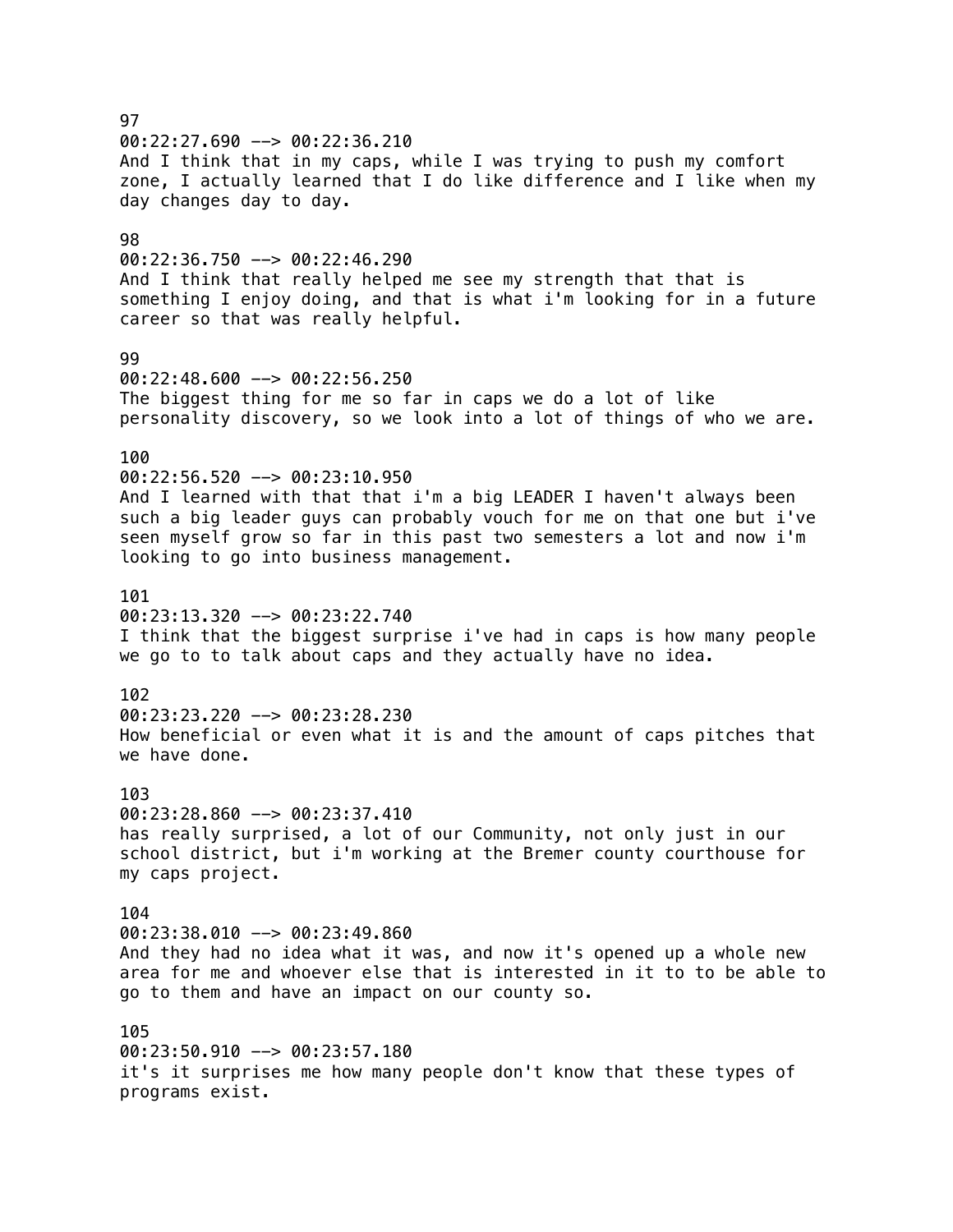106 00:24:02.070 --> 00:24:07.020 Gaps is really just surprised me with my communication skills, I feel like. 107 00:24:08.130 --> 00:24:25.200 From when I started caps to now, which has been like six weeks my communication between others and people that are higher up than me have has gotten a lot better, and I feel more comfortable talking in front of a group, like this and yeah so i'll just say my communication is really surprised. 108 00:24:29.460 --> 00:24:39.060 CF RoomB: I was just going to add on to that dress from being a facilitator, what I didn't know before I was involved with a program like this sort of. 109 00:24:39.810 --> 00:24:47.130 CF RoomB: One of the kids learned, I would say, the one thing that i've learned as i've watched students take advantage of these opportunities. 110 00:24:47.700 --> 00:24:57.120 CF RoomB: And you know initially coming into the program as maybe a junior and thinking cash, are they ever going to be able to talk in front of one other person. 111 00:24:57.840 --> 00:25:08.760 CF RoomB: And then see them that growth that they have and meeting people at the door as they come into our shared workspace and say what can I do for you today. 112 00:25:09.510 --> 00:25:24.450 CF RoomB: becky isn't here, so I would say, those universal constructs those communication skills are where i've seen the most girl that I did not expect, I would say it was one of those unintended consequences and benefits of our of our program so. 113 00:25:26.220 --> 00:25:31.350

I thought this your cannon was going to talk about how he changed his career path and education from industrial tech.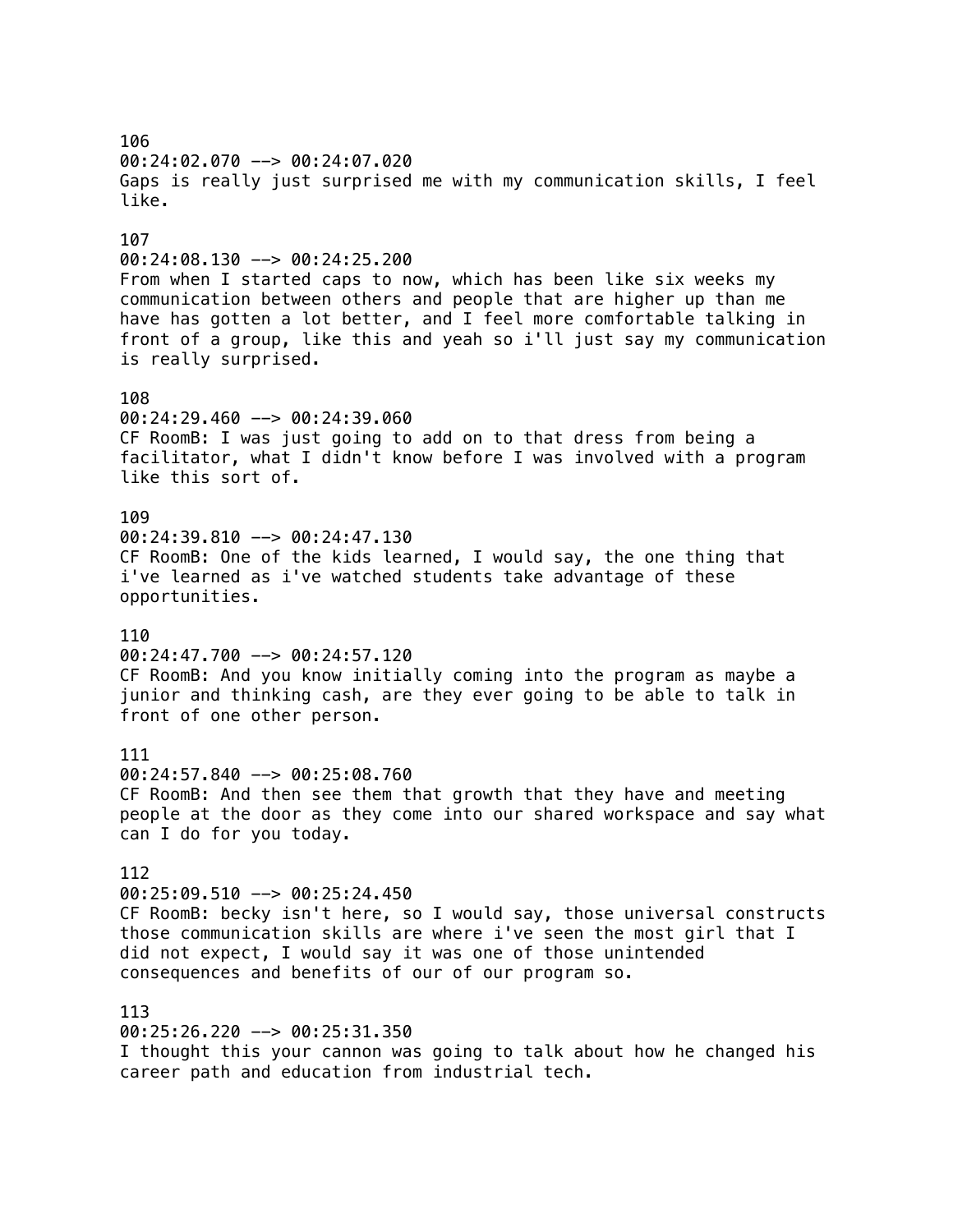114 00:25:31.890 --> 00:25:41.520 summit that's a story for another day he won't give the bike back if we let him do that, I would ask the directors more of this question like thinking of it in terms of. 115  $00:25:42.180$  -->  $00:25:49.290$ Like as an a person that wants to connect their districts that we work with within the Community or a. 116 00:25:49.890 --> 00:25:58.410 High School principal who might want to reach out to the Community and connect with businesses, what are the key things that you have to do, or that you did within your programming. 117 00:25:58.890 --> 00:26:13.740 To make those connections when that's not, I think, as you're pointing out, not a traditional way of doing it, and things and spreading the word so not just making people know about the program but how do you make those true connections that are going to get kids opportunities. 118 00:26:14.850 --> 00:26:18.900 I think one of the first things you have to tell any business is that we're not here for money. 119 00:26:19.620 --> 00:26:28.830 I think that every time a a teacher high school student shows up at your door its role in our hands out because we need a donation for the bus it's taken us somewhere or whatever, and I think. 120  $00:26:29.250$  -->  $00:26:36.300$ I think that's probably the biggest transition is that we're here to help you we don't cost anything and we're gonna we're gonna work for you, I think that's probably. 121 00:26:36.720 --> 00:26:41.880 To me, has been one of the biggest things, and if you can explain that to people up front that gets me excited about doing something. 122 00:26:44.520 --> 00:26:46.650 It was exactly what I was going to say because we say.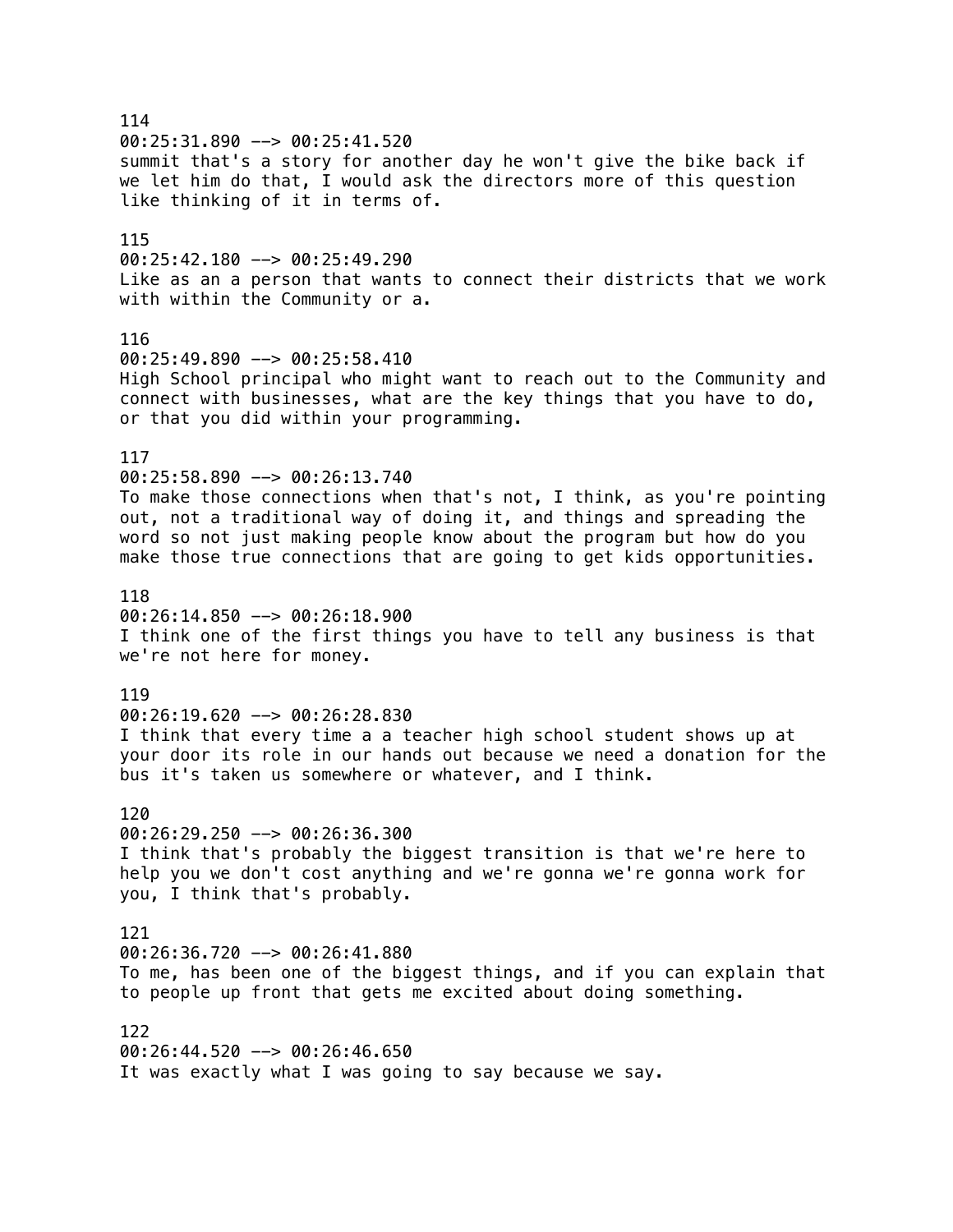123 00:26:48.600 --> 00:26:57.420 handshakes not handouts, you know we're going there we're putting our hand out and saying out what can we do for you, you guys have done so much for us and we, we have a great. 124  $00:26:57.750$  -->  $00:27:06.180$ relationship with most of the businesses in our area that they're always donating to the football team and Yearbook and musical and all those things but. 125 00:27:06.960 --> 00:27:21.780 They don't know what the what the students can do and so being on the inside, we know what the students can do we know they're big brains, we know they're big ideas they just need the the ability or the you know chance to get out there and show other people, and once they do that. 126 00:27:22.950 --> 00:27:23.850 Then it takes off. 127 00:27:25.680 --> 00:27:28.530 i'd also say, having business and student champions. 128 00:27:29.340 --> 00:27:35.340 it's surprising to me how much more the businesses react when a student comes to them and chairs about what they're doing. 129 00:27:35.580 --> 00:27:45.480 Or if a students coming into those meetings and wanting to be a part of that and then having your business champion someone who's been a part of that program that's benefited from something great that you've done sharing that story. 130 00:27:45.990 --> 00:27:57.600 However, it goes one good story everyone's going to share and it's going to go out and making sure that they know that it is it's an opportunity for everyone it's a win, win and it's letting the students to find themselves and really benefit the business. 131 00:28:02.850 --> 00:28:03.450 Core here.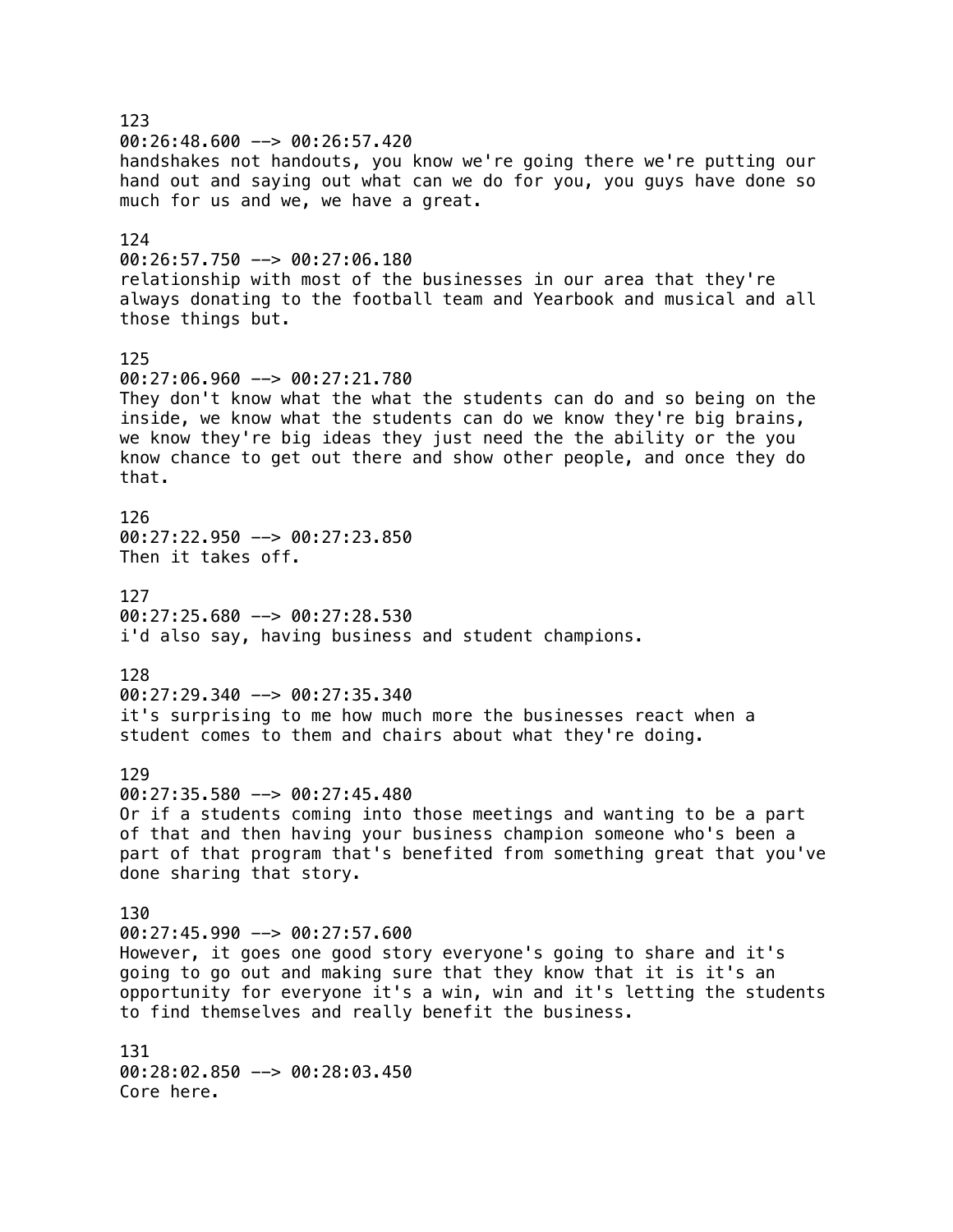132 00:28:05.160 --> 00:28:10.560 CF RoomB: Again we're kind of unique and different aspects here, but the one thing I would say, is with us, especially. 133  $00:28:10.890$  -->  $00:28:27.930$ CF RoomB: At the career Center is the you know we hear about the needs of the future workforce, and you know future future at iowa warning 17% of your state credentialed by 2025 we are literally helping bridge that gap at a future pipeline. 134 00:28:29.280 --> 00:28:42.780 CF RoomB: Our students are leaving with highly technical skills highly professional skills nationally recognized certifications and what's happening with this new really this work based learning model as our students are actually walking into these businesses and. 135 00:28:43.950 --> 00:28:51.570 CF RoomB: Making a mark in these industries and businesses and helping close that gap, we have over 100 seniors that are leaving our program this year. 136 00:28:51.900 --> 00:28:56.880 CF RoomB: That have already connected and working for businesses they're going to go off to a two or four year college. 137 00:28:57.300 --> 00:29:02.970 CF RoomB: And, in many cases, these businesses are going to pay for them to come back and pay for their college. 138 00:29:03.390 --> 00:29:12.030 CF RoomB: I think we have like five pre engineers that are already guaranteed if they go through iowa state engineering and when they come back their number one they're getting the positions paid for. 139 00:29:12.420 --> 00:29:20.550 CF RoomB: That when they come back, they will be guaranteed positions I think what again coming back to the business side of things, the businesses are seeing that. 140 00:29:21.240 --> 00:29:26.250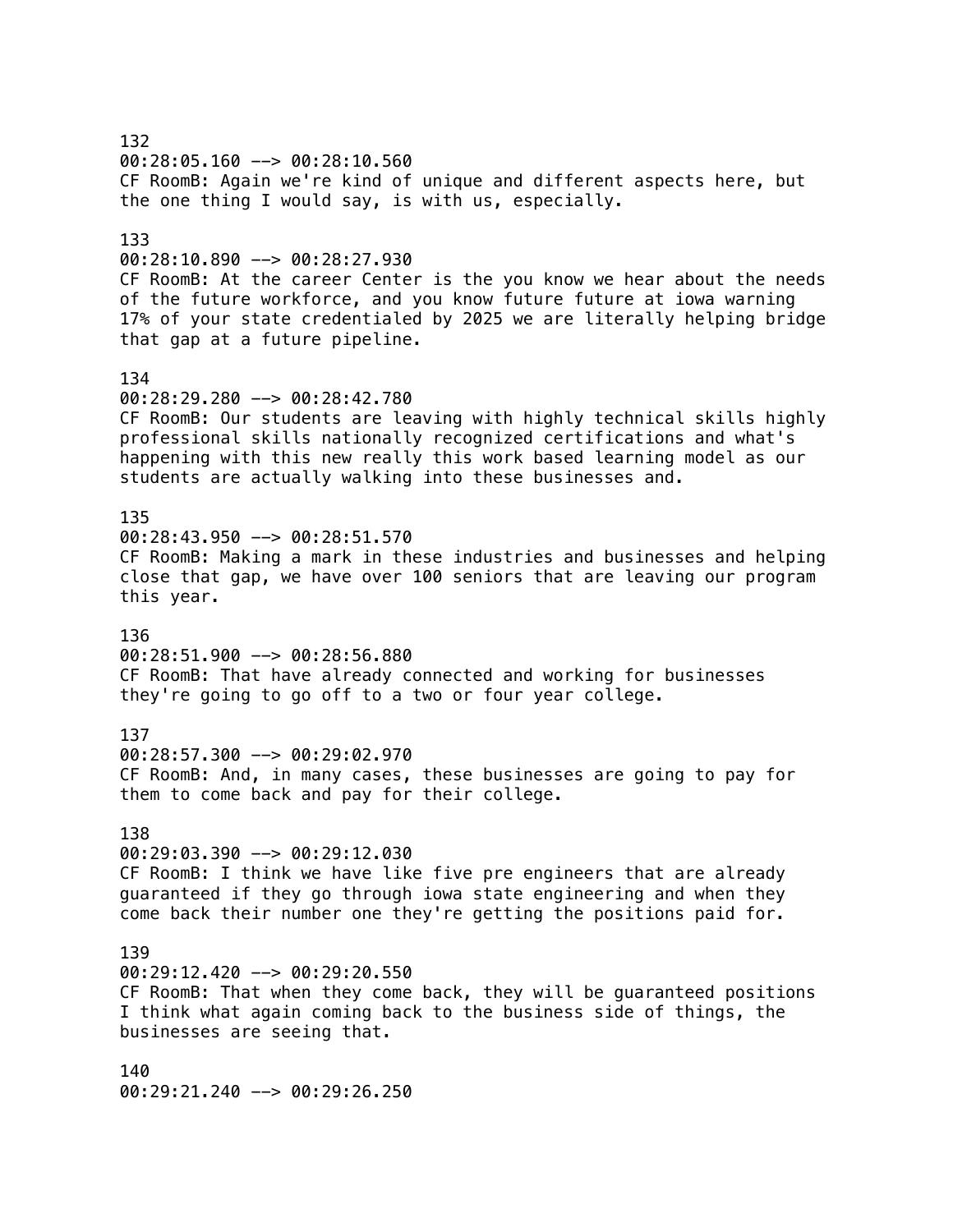CF RoomB: We are the pipeline to their future workforce and it doesn't matter what program you're in. 141 00:29:26.610 --> 00:29:39.030 CF RoomB: All of these students are really the future workforce for these businesses, and I think they are starting to realize they need to make these connections early and in really make inroads with them to bring them back into their communities. 142 00:29:41.730 --> 00:29:49.500 CF RoomB: Just to maybe add to the question you put out there for like the principles looking to maybe to connect with the local community. 143 00:29:50.490 --> 00:30:03.240 CF RoomB: If anybody in the audience is looking to bridge those work based learning opportunities and they're struggling on the iowa intermediary network is going to be probably your number one stop. 144 00:30:03.810 --> 00:30:10.860 CF RoomB: There are 15 Community colleges across the state of iowa since we're in this region hawkeye Community college. 145 00:30:11.640 --> 00:30:24.900 CF RoomB: Is the intermediary for your local schools, and you can connect with them to hopefully bridge some of those gaps, at least as far as that connection piece between school and business. 146 00:30:25.560 --> 00:30:38.130 CF RoomB: So in though I kind of have a dual role in the cedar Valley, I do serve as one of the iowa intermediaries and work with a lot of the schools that are represented here today as well and. 147 00:30:38.520 --> 00:30:54.660 CF RoomB: Speaking to the counselors and trying to help everybody bridge that gap so to answer that particular question the iowa intermediate intermediary network is going to be of great service to those of you looking for work based learning opportunities. 148 00:30:59.250 --> 00:31:06.510 So students in the room, I don't know if you know this, but not every

school in iowa offers programs like this, did you know that.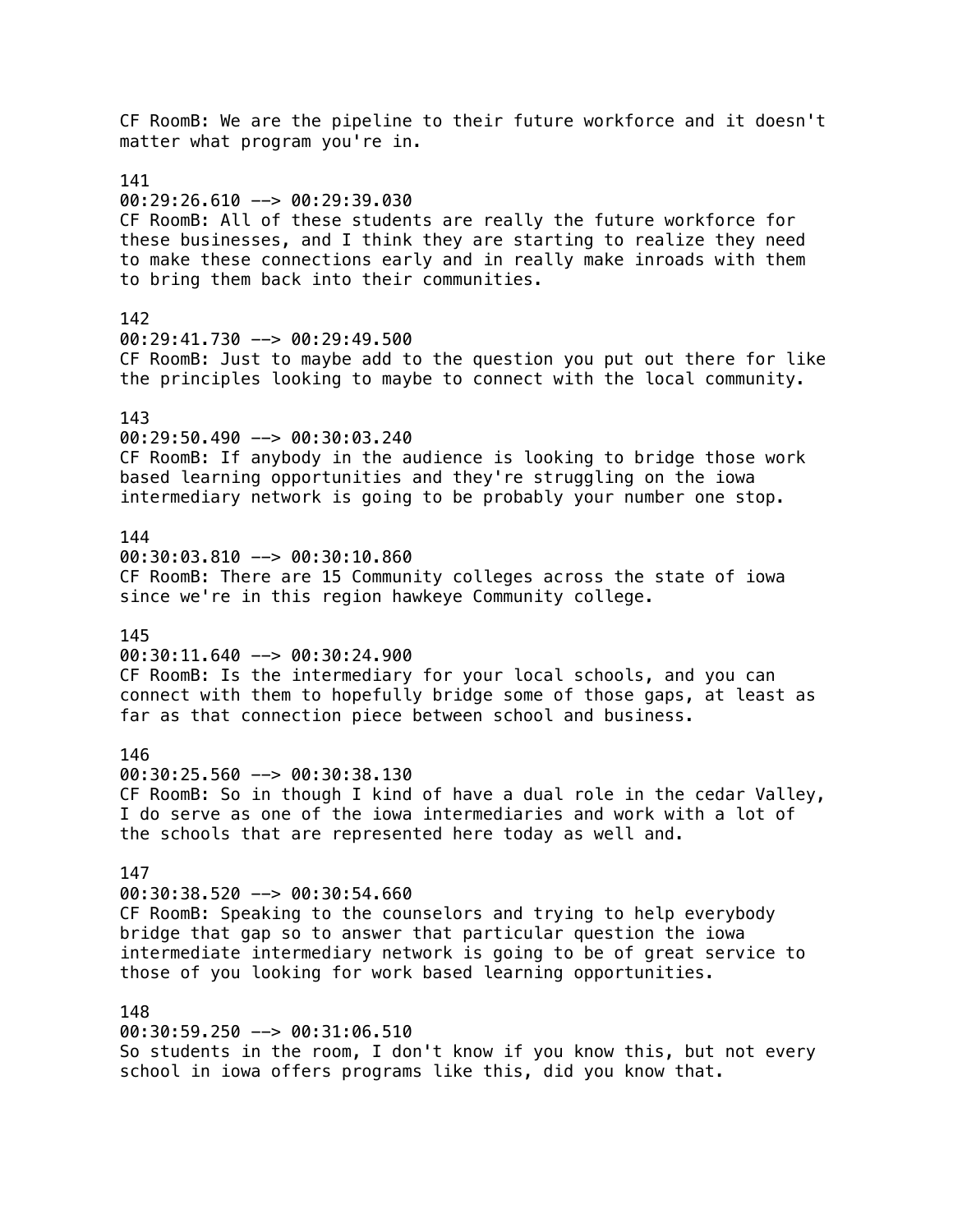149  $00:31:08.070$  -->  $00:31:23.400$ So what advice would you have for a school that's like kind of dipping their toes and going about it, but not sure if they're ready to kind of make that that move that your schools have and directors to answer this, but what advice would you have for people just starting out. 150 00:31:26.580 --> 00:31:28.200 I would say the biggest. 151 00:32:14.490 --> 00:32:15.930 I don't know, I think the biggest. 152 00:32:17.430 --> 00:32:30.060 thing that I would say to schools, looking at opening up program is I mean I have seen the things that it has done for me, I am looking at getting into real estate I had been looking at that for a while, but. 153  $00:32:30.480$  -->  $00:32:34.350$ to know that I have a career lined up afterwards is an amazing thing and. 154 00:32:34.980 --> 00:32:42.870 For schools it's a great thing to offer to students, because I know that I can I can have that and I have the opportunity to better myself in the future. 155 00:32:43.290 --> 00:32:49.770 And even if kids are planning on going to college, it sets them way further ahead to have college courses setup. 156  $00:32:50.490$  -->  $00:33:04.650$ In fields that they're going into it's it's less college for them and being a student I love hearing that because I college is expensive and being able to get out of it sooner and having college in high school is great and i'm having the program set up to do that is awesome. 157 00:33:08.700 --> 00:33:18.060 And the main thing that I would tell schools, at no matter the size of the school I go to a pretty small school and just.

158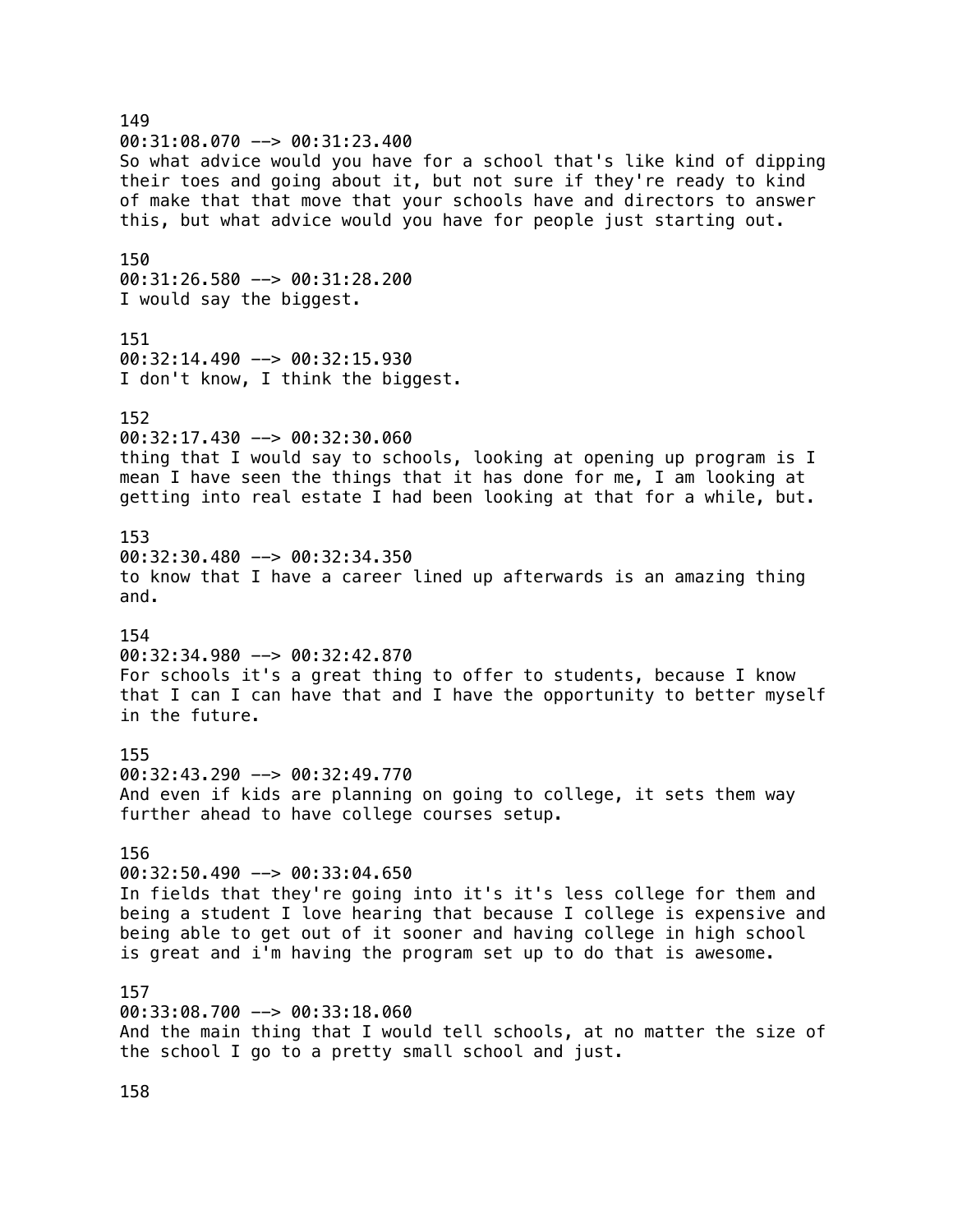00:33:18.930 --> 00:33:30.930 In my class and the grade below I can see students that want to get out of the school mindset and there are, I was one of them, that was tired of the go to class. 159 00:33:31.680 --> 00:33:40.200 pack up do the homework all that stuff I wanted to get out and have that real life experience, and I, I know that there are other people. 160 00:33:40.680 --> 00:34:00.180 that are capable of doing it very well and in every school, so the thing that I would tell every school, if I had the chance was would be that you have students that are are capable of doing the work very well and I think that they should have that opportunity to do that. 161 00:34:02.610 --> 00:34:11.100 You guys mentioned the you're taking like meetings with other schools and students we've been put in that position, a lot too. 162  $00:34:11.760$  -->  $00:34:19.950$ Recently, we had a switch and principles in our in our principal move schools, she really liked our program but she decided she wanted to start up that Program. 163 00:34:20.400 --> 00:34:31.050 So she had some students zoom in with us, they pitch their ideas and we give them advice and the thing I always tell them is don't be afraid to start big everyone says start small. 164 00:34:32.160 --> 00:34:36.720 But if you have a good team, the other resources that you might not have them now. 165 00:34:37.920 --> 00:34:42.450 You can make them like their grants and stuff like that you have a good team behind you. 166 00:34:45.570 --> 00:34:53.910 CF RoomB: i'm just going to go from an administrative perspective here, because actually a few of us in this room, I think, had the

opportunity to listen to Dr katie Martin this morning and.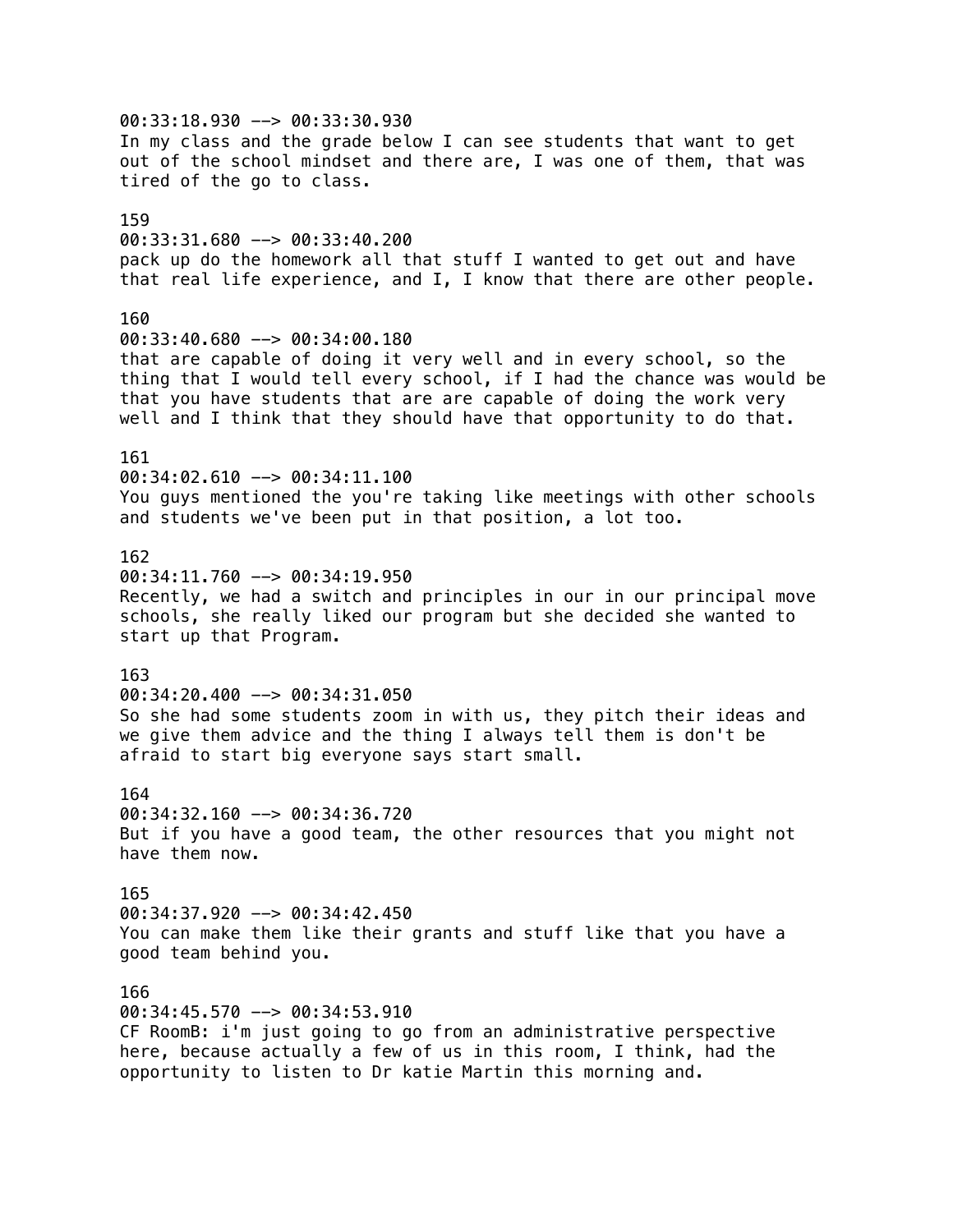167  $00:34:54.300$  -->  $00:35:03.570$ CF RoomB: She nailed it when she said that something happens between sixth grade through 12th grade where we zap the fun and excitement out of school and what it is, is. 168  $00:35:03.990$  -->  $00:35:12.570$ CF RoomB: Students by eighth and ninth and 10th and 11th and 12th grade I heard you said you sit and get all day long and it's so traditional and so. 169 00:35:12.930 --> 00:35:23.130 CF RoomB: unengaging in many cases, that this is something different, this is engaging This is something that's authentic it's it's real life learning and for those schools that are on the on the you know. 170 00:35:24.330 --> 00:35:29.730 CF RoomB: border on which way they want to go with the you want to stay traditional or do you want to kind of push the boundaries, a little bit. 171 00:35:30.150 --> 00:35:38.700 CF RoomB: I don't care if you're talking I were big I would big North apex and lucky Waterloo career Center caps they're all. 172  $00:35:39.270$  -->  $00:35:47.820$ CF RoomB: opportunities for students to kind of engage and to excite and to find why school is important and what's what's great about going to school, which. 173  $00:35:48.300$  -->  $00:35:59.400$ CF RoomB: I think a lot of times in traditional school and, and again I think all of us would agree, it can zap the life, how to kids and statistically I think what katie put up this morning was dead on how kids go from. 174 00:35:59.760 --> 00:36:07.770 CF RoomB: A 70% excitement level and engagement level and sixth grade to by the time they're seniors like they're just want to get out, so I think if you're if you're on the. 175 00:36:08.280 --> 00:36:18.900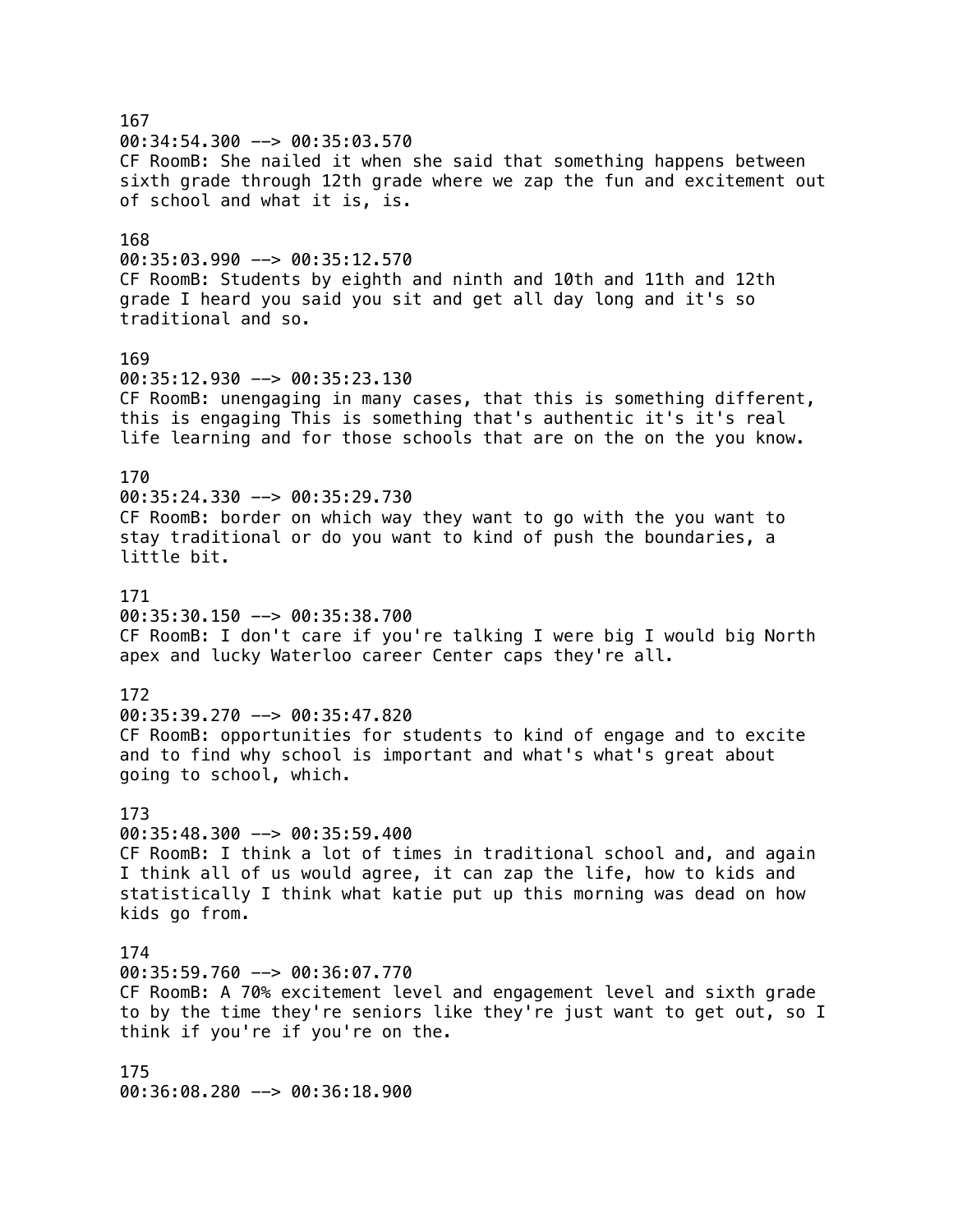CF RoomB: edge of whether or not you want to move towards something like this absolutely do it jump in because you have nothing to lose, because what you're doing now isn't probably working the way we needed to work. 176 00:36:20.640 --> 00:36:29.790 i'm going to jump on that you that's everything I believe in right there, in a nutshell, I think that I want to be on the soapbox here and really take I could do this for hours this part of it, but. 177 00:36:30.210 --> 00:36:37.440 i'm a big believer and a lot of things have changed in the world, but education hasn't right, and I think everybody sitting at the table would say the same thing. 178 00:36:38.130 --> 00:36:42.990 Our kids truly get excited about coming to class, most of them, they experienced that flow. 179 00:36:43.740 --> 00:36:50.130 Were there for two hours and all sudden they look down there like it's time to go already are you kidding me there's not too many classes that do that. 180 00:36:50.430 --> 00:37:04.080 This type of stuff can be put into every class that you teach i've taught elementary i've taught social studies that i've taught government, and now I teach this, and so, and I can promise you that all this stuff can be put into that and make every one of your classes exciting and. 181 00:37:05.340 --> 00:37:10.680 To the College things that have been said, we touched so many kids that don't have to go to college. 182  $00:37:11.160$  -->  $00:37:14.370$ And I think that's another thing that we have to talk about at some point. 183 00:37:14.670 --> 00:37:22.920 And i'm sure the career centers feels this way to that, I mean there's a lot of kids that you know they want it doesn't have to be four year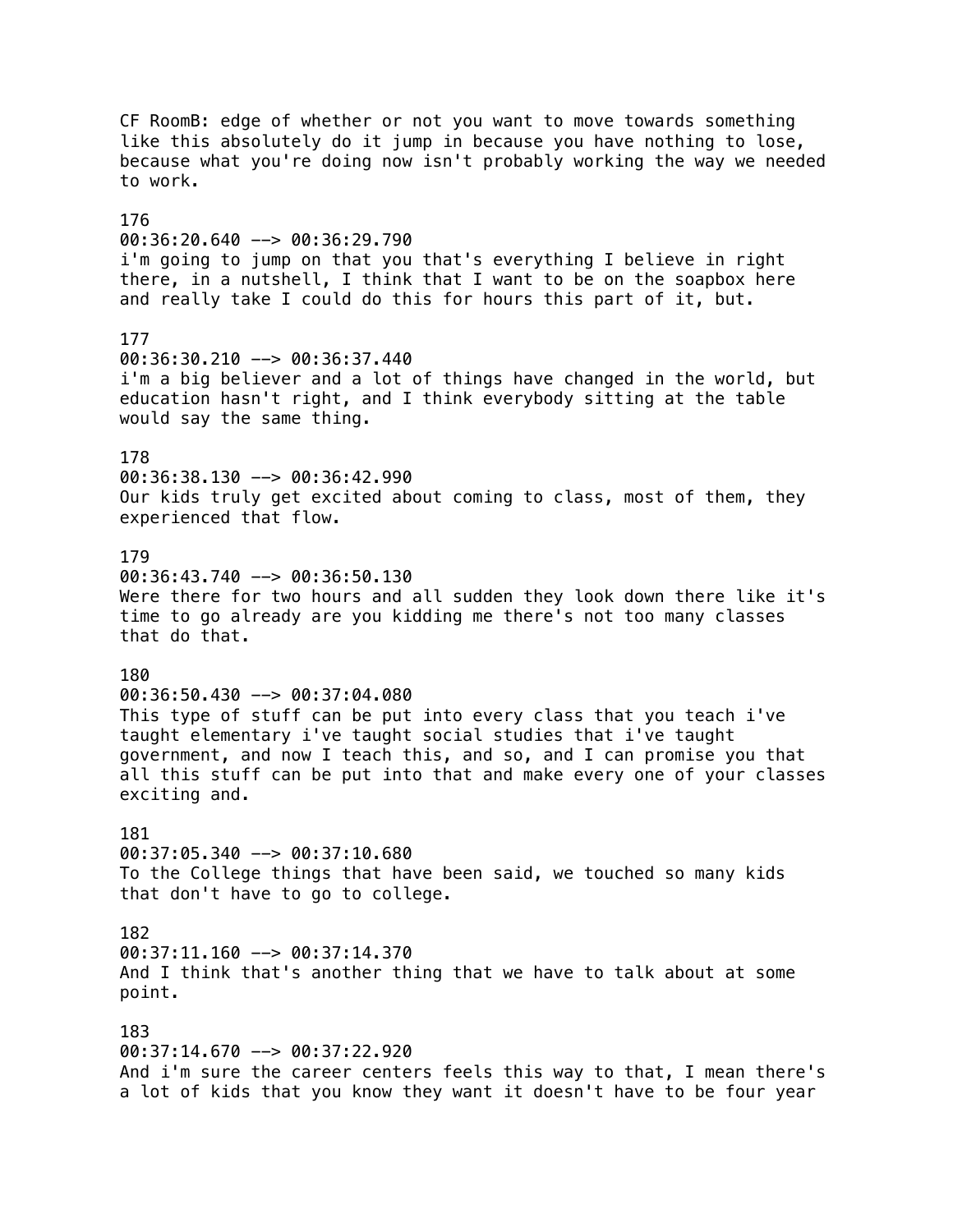college or even a two year college, it can be a certificate. 184 00:37:23.610 --> 00:37:27.390 But we can get people to do what they're excited about doing now i'll get off the soapbox. 185  $00:37:30.120$  -->  $00:37:37.170$ So, really, what I would tell other school districts that are thinking about getting a capture program is just to honestly I like facing your students. 186  $00:37:37.740$  -->  $00:37:47.010$ um I truly believe that students have some really good ideas and it is cool when others can hear those and when we can present those to other people. 187 00:37:48.390 --> 00:37:56.430 At least for our caps group, we have done a lot with the school and have started a new things that I believe that are starting to change the culture at Denver and it's really cool to see. 188 00:37:58.500 --> 00:38:06.870 i'd like Kenya talked about it today, this morning individualized education plan there should not be a negative connotation with that whatsoever. 189 00:38:07.560 --> 00:38:15.120 And I think we could all sit here and say the difference that we've seen this make in I don't care if it's one student or if it's 10. 190 00:38:15.630 --> 00:38:23.760 But it is life changing and at first when we started our program they were worried about kids going to college and that's The great thing about universal constructs. 191 00:38:24.600 --> 00:38:36.030 These types of programs prepare kids for whatever's next workforce military there's a reason they're called the universal because it does not matter what is next for you so. 192 00:38:36.780 --> 00:38:48.240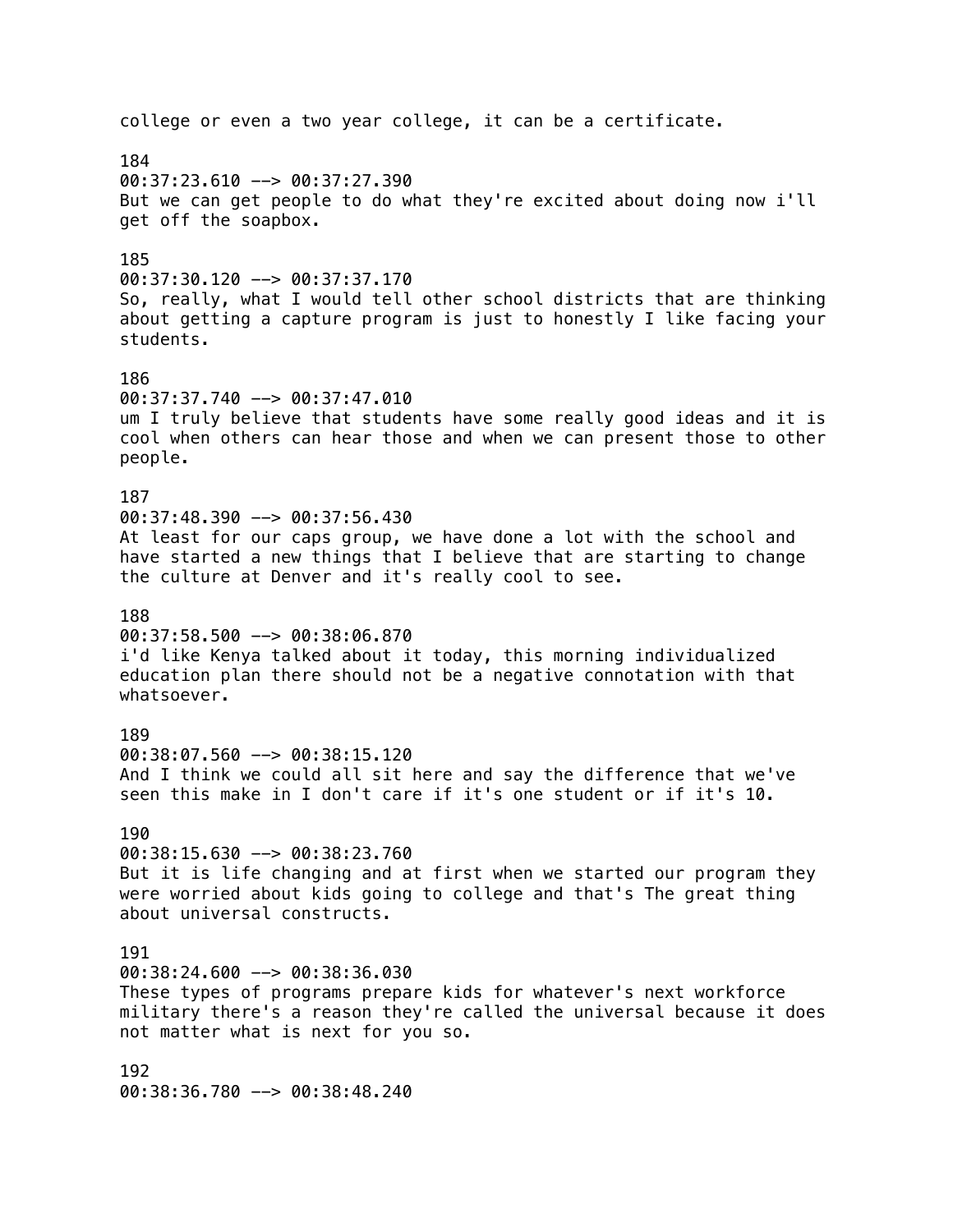that's part of what I I appreciate as well, I can talk to any segment of the employment or next level of education military recruiters and I will tell them if they're good for us. 193 00:38:48.750 --> 00:38:56.400 they're going to be good for you, and if they're not good, yet they will get better so one or 10 give them a chance. 194 00:38:58.080 --> 00:39:05.130 CF RoomB: i'm gonna piggyback off of what Spencer said biggest thing that I see coming through our students, I want to be heard. 195 00:39:05.550 --> 00:39:14.400 CF RoomB: Students that want to have a say over their education students that want more control over their life I means 16 1718 year olds who. 196 00:39:14.790 --> 00:39:28.500 CF RoomB: who want to be seen as an equal they don't want more administrators they don't want more parents and so when we bring our associates out and they they're like well do I have to check in with you first. 197 00:39:29.070 --> 00:39:36.060 CF RoomB: Know go go to your meeting go to your client communicate with them and teaching them those skills and and giving them that trust. 198 00:39:36.390 --> 00:39:44.550 CF RoomB: That they're they're just like me and I work with them yeah we start where i'm instructing them where i'm giving them those basic skills we get started. 199 00:39:44.910 --> 00:39:53.850 CF RoomB: And when they're ready and we we give them out there and and they perform amazing things and once I once you see that. 200 00:39:54.300 --> 00:39:59.670 CF RoomB: that's what really matters to me is that they all just take control you give them one contact.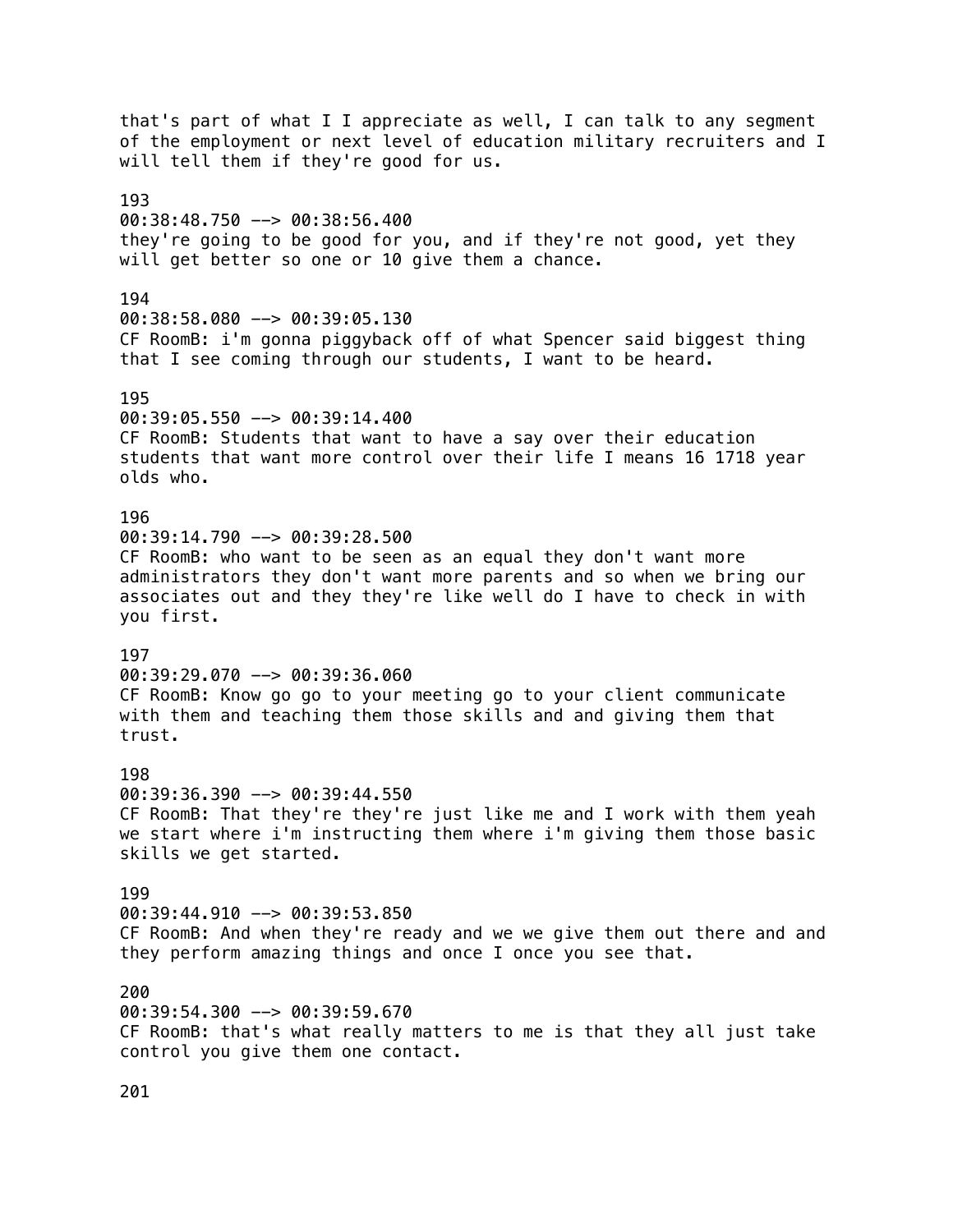00:40:00.210 --> 00:40:10.080 CF RoomB: And now they're not in the office they're going out and that's what's what the real world is every day is different meetings are different, and people are different, and you have to be able to fly. 202 00:40:10.680 --> 00:40:18.690 CF RoomB: By the seat of your pants and you can't always expect the teacher to get you started or your parents tell you where to go and in this creates that. 203 00:40:19.170 --> 00:40:38.100 CF RoomB: initiative and that motivation and ambition of oh I gotta say I get to decide, so if administrators are looking at to why because students want that, and they need that and when you give them the opportunity to lead they'll take it and they'll do amazing with it. 204 00:40:41.310 --> 00:40:48.330 Okay, I just wanted to talk about students with individual education plans and kind of how this relates to the work based learning for them. 205 00:40:49.680 --> 00:40:55.830 You guys have talked about having a voice and being able to have that opportunity and not all of our students are going to college. 206 00:40:57.030 --> 00:41:06.030 Some of our students that we work with may go to a structured setting to work and so these opportunities with the work experience through the EA. 207 00:41:06.990 --> 00:41:13.410 provide the opportunity for students on individual education plans to meet their need so they have the opportunity to work as well. 208 00:41:14.040 --> 00:41:25.620 And so that's part of my job, and my colleagues that also serve central rivers and we are working with our teachers we're working with different teams we're providing partnerships in the Community. 209 00:41:26.220 --> 00:41:39.210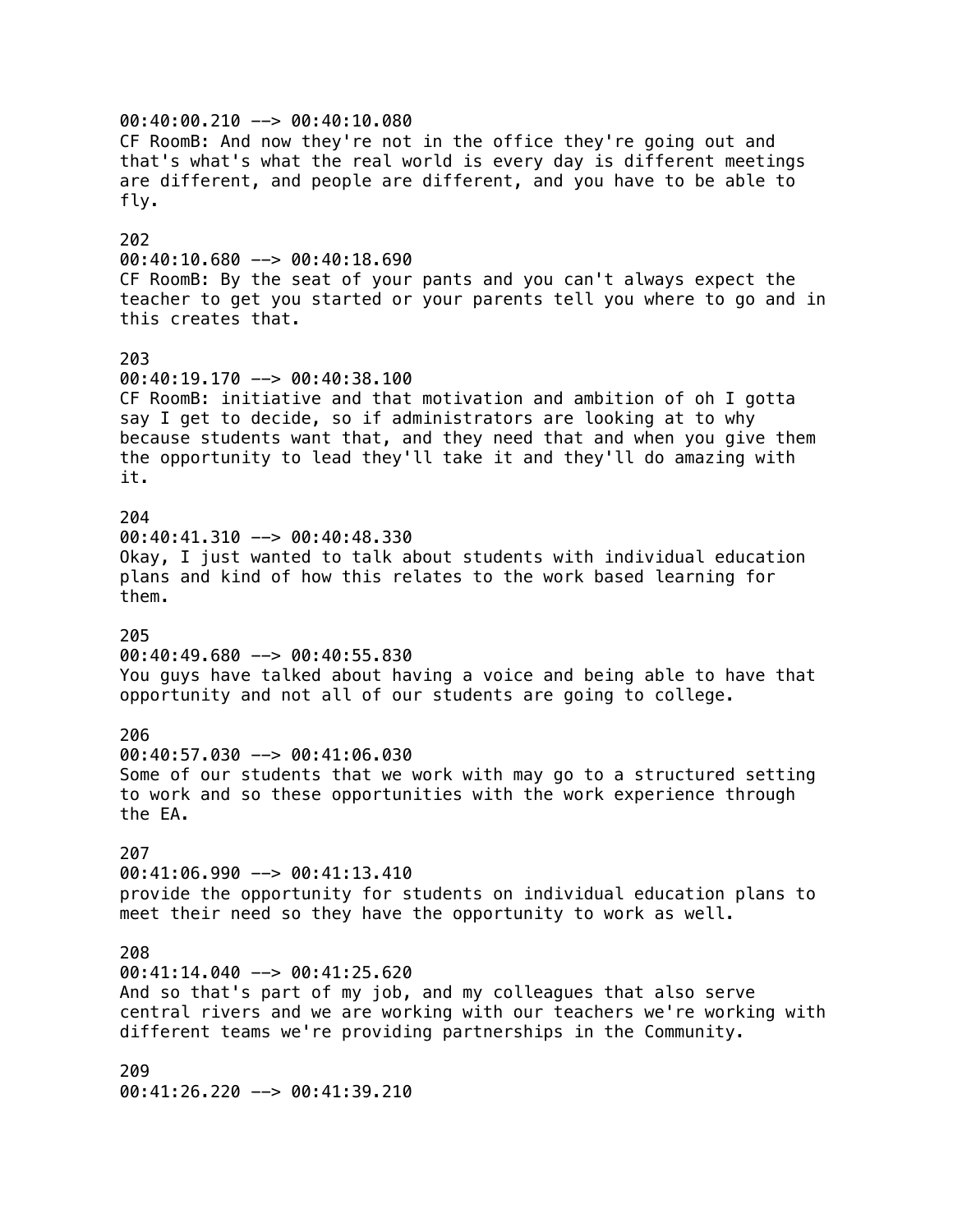Currently in one of my school districts, I have over 30 students that i'm connecting with them through the school district where we're working with custodial we're working with Librarians and the cafeteria just to prepare them to transition to that Community site. 210 00:41:40.560 --> 00:41:50.520 Then I have students that are working out learning the expectations of jobs out in that Community setting it could be your your bigger stores, it could be a smaller. 211 00:41:51.060 --> 00:41:56.010 Rural coffee shop, you know you're working to meet those expectations and giving them that opportunity. 212 00:41:56.370 --> 00:42:03.990 I work with students that have that aren't able to express that their what their needs are there, once but we're still giving them that chance and providing that support. 213  $00:42:04.440$  -->  $00:42:11.400$ To provide the services for them as well you know we look at that least restrictive environment for our students and being able to. 214 00:42:12.930 --> 00:42:23.550 Give them that opportunity and that meet that post secondary goal and whatever providing those supports our and down here, you talked about being with the intermediary network and that's something we work with as well, through our. 215 00:42:24.090 --> 00:42:32.850 The local college tours near me is nyack, and so I work with them, I work with the VOC rehab you know you provide those vocational resources for those students. 216 00:42:33.210 --> 00:42:40.440 i've had students that have had no job experience and we place them work with them provide what supports and accommodations we need. 217 00:42:40.950 --> 00:42:52.260 And they have been employed and been taught what they the business wants them to learn and to meet those expectations and so it's a cool opportunity to provide the work experience through.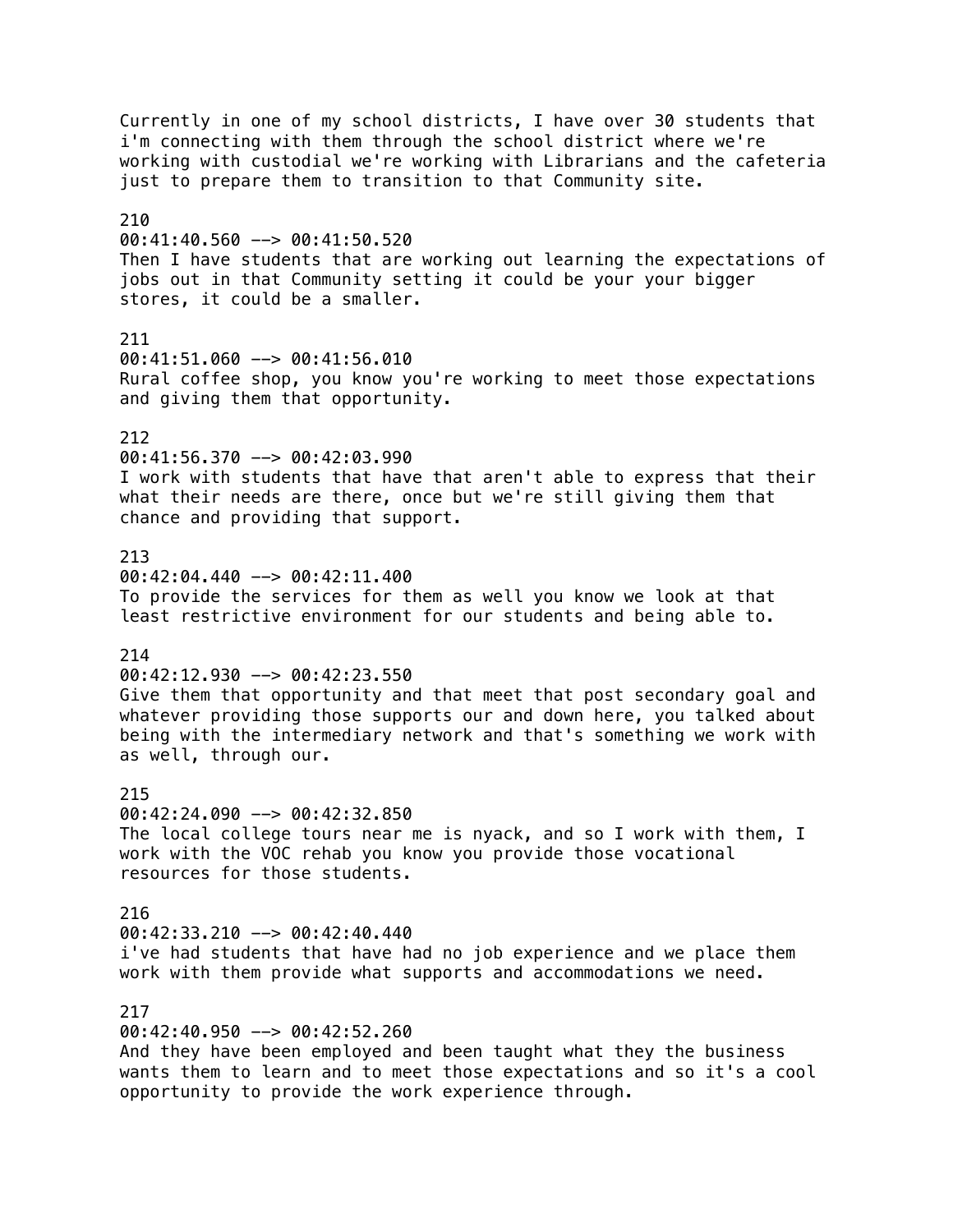218 00:42:53.400 --> 00:42:54.210 The EA as well. 219 00:42:56.250 --> 00:43:04.380 i'm glad you shared that stephanie that's one could argue that that model is as close to what we're talking about, as there is out there in terms of. 220 00:43:04.980 --> 00:43:11.610 Individual plans for kids and aligning them with their even with their passions, a lot of the times appreciate you sharing that like this is a. 221 00:43:12.630 --> 00:43:17.730 couple people have mentioned soapbox this question definitely invites the soap box type of answer. 222  $00:43:18.300$  -->  $00:43:28.110$ So i'll i'll ask you to resist it because we we already only have seven minutes left but I mean we can stay a little bit longer to, but I think like I love what everybody's sharing so what's missing. 223 00:43:28.830 --> 00:43:38.190 From the student perspective I know each of you have friends that you would love to have in the program with you, or you see other kids in the district, and your buildings thinking. 224 00:43:39.420 --> 00:43:49.080 it'd be cool if we had more kids and I will big north or caps or at the career Center whatever it might be, and then also as an administrator as a director what what's missing. 225 00:43:49.950 --> 00:43:56.460 know why is it as Sarah and I tried to reach out like who are we going to connect with that we had a limited. 226 00:43:57.330 --> 00:44:11.250 set of people that we could sit on a panel to do this work right, so I think that's a just i'm interested to hear what from your perspective as a student or Director or administrator what's missing and travis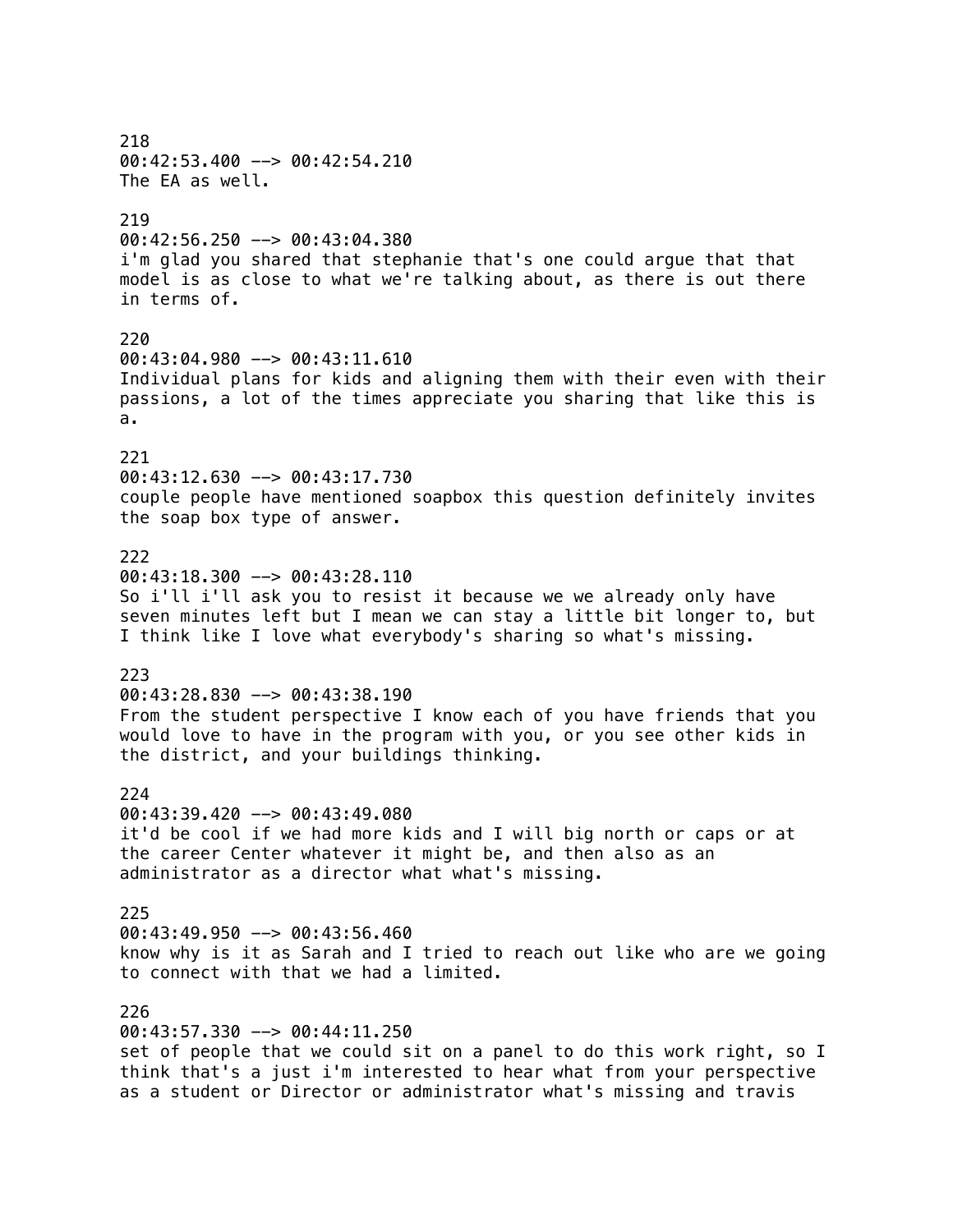avoid the soapbox right. 227 00:44:12.660 --> 00:44:13.950 can see a smile, and so I know. 228 00:44:16.590 --> 00:44:21.540 um I, I would say, at least given in my position. 229 00:44:23.040 --> 00:44:39.030 and looking for some of those more in depth experiences, and I think I shared this with Sarah and she said yes, you have to say this, because this is going to be a really good thing for this panel I mentioned a little bit about the IRA intermediary network, and I have two partners. 230  $00:44:40.260$  -->  $00:44:49.440$ CF RoomB: At hawkeye and there was one day all three of us called Allen hospital, we all were looking for something else I well similar, but yet. 231 00:44:49.950 --> 00:45:03.300 CF RoomB: A little bit different I was looking for a job shadow for students from one of my four districts and then my other two partners were looking for like an event for a few of their districts or or. 232 00:45:03.870 --> 00:45:22.950 CF RoomB: Something else, but when you look at that larger scale business that has many opportunities for students to explore they sometimes can get confused, who are you, with your with what program you're who you know so those those things on, I guess, maybe, just as a consideration that. 233 00:45:24.240 --> 00:45:29.520 it's not necessarily a limitation, but it's something to be aware of that. 234 00:45:30.540 --> 00:45:49.140 Denver and cedar valley West Waterloo career Center there's a bunch of these programs all going after the same thing, and so, sometimes those businesses can get confused um so I guess maybe that's just a Community consideration, maybe or limitations, because sometimes it is hard.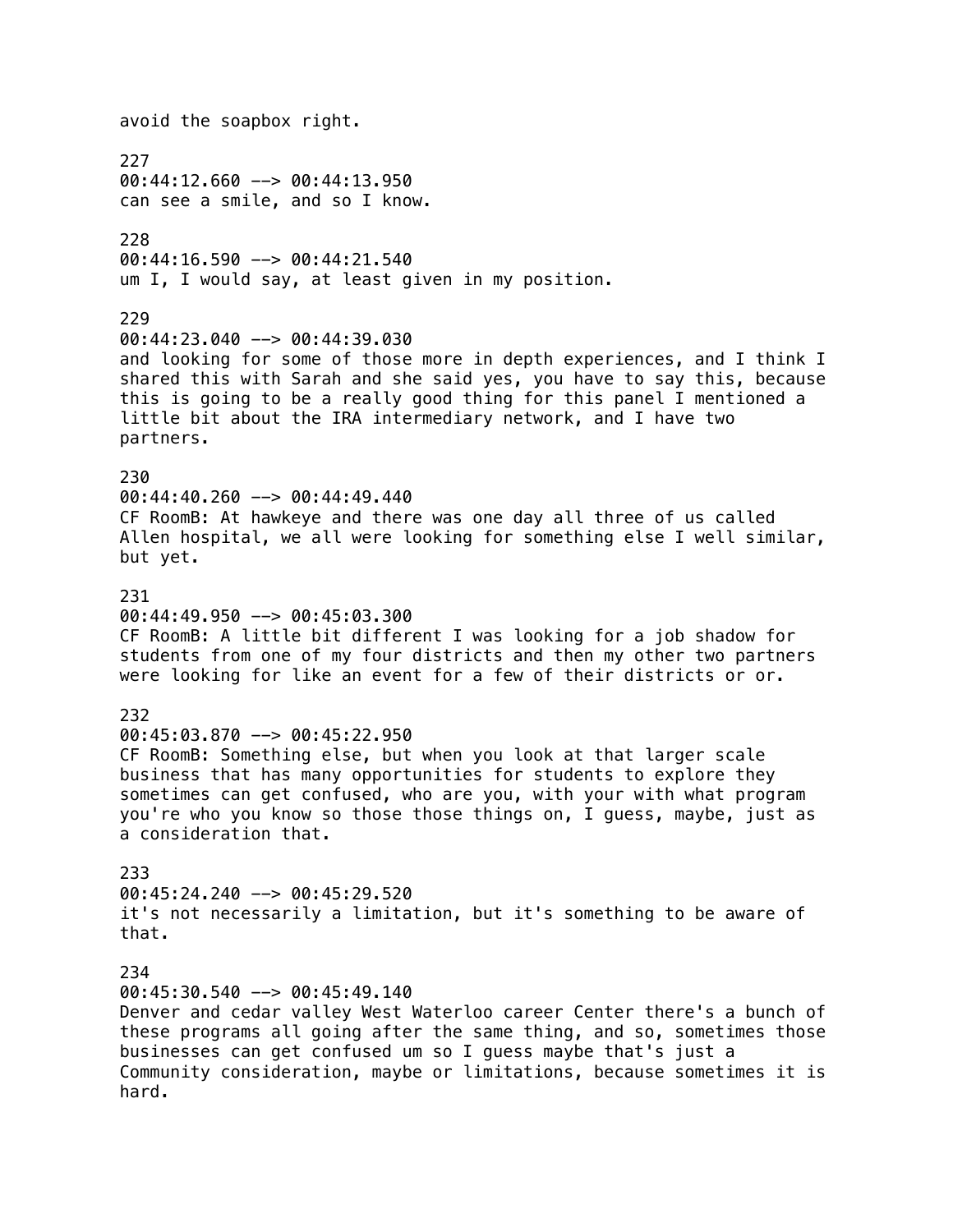235 00:45:50.280 --> 00:46:06.510 Being in a rural area and you want video production and there's not one in rhinebeck iowa so i'm going to have to go outside the cedar valley and now my students are kind of competing with the Waterloo career Center and with the caps program and things like that so. 236 00:46:07.980 --> 00:46:14.580 I guess i'll just throw that out there, I don't know if it's a soapbox thing but it's a reality in my in my area and what i'm doing. 237 00:46:16.740 --> 00:46:17.520 So. 238 00:46:18.720 --> 00:46:29.040 If the goal is to recruit more students, I think that the biggest problem or the biggest fear that students has is being able to hold all that responsibility. 239  $0.46:29.670$   $\rightarrow$  00:46:42.180 Because with caps and with all these programs as a student, you have way more responsibility in this program than you do in any class that you've ever taken a school I know it's gotten a lot more lenient. 240 00:46:43.290 --> 00:46:55.410 You can turn in projects like you can redo test you don't have that much responsibility in school and a lot of students are kind of scared to take a class where they are. 241  $00:46:56.220$  -->  $00:47:02.400$ Not forced, but you know they have to have that responsibility there there's things on the line there's deadlines, they have to meet. 242  $00:47:02.940$  -->  $00:47:17.160$ And I think that if you want to have more kids join a program like this it doesn't start by recruiting it starts in all those classes and everything to adding more responsibility to them so they're more comfortable and things like this. 243 00:47:18.180 --> 00:47:20.280 i'm going to chime in with that a little different, though.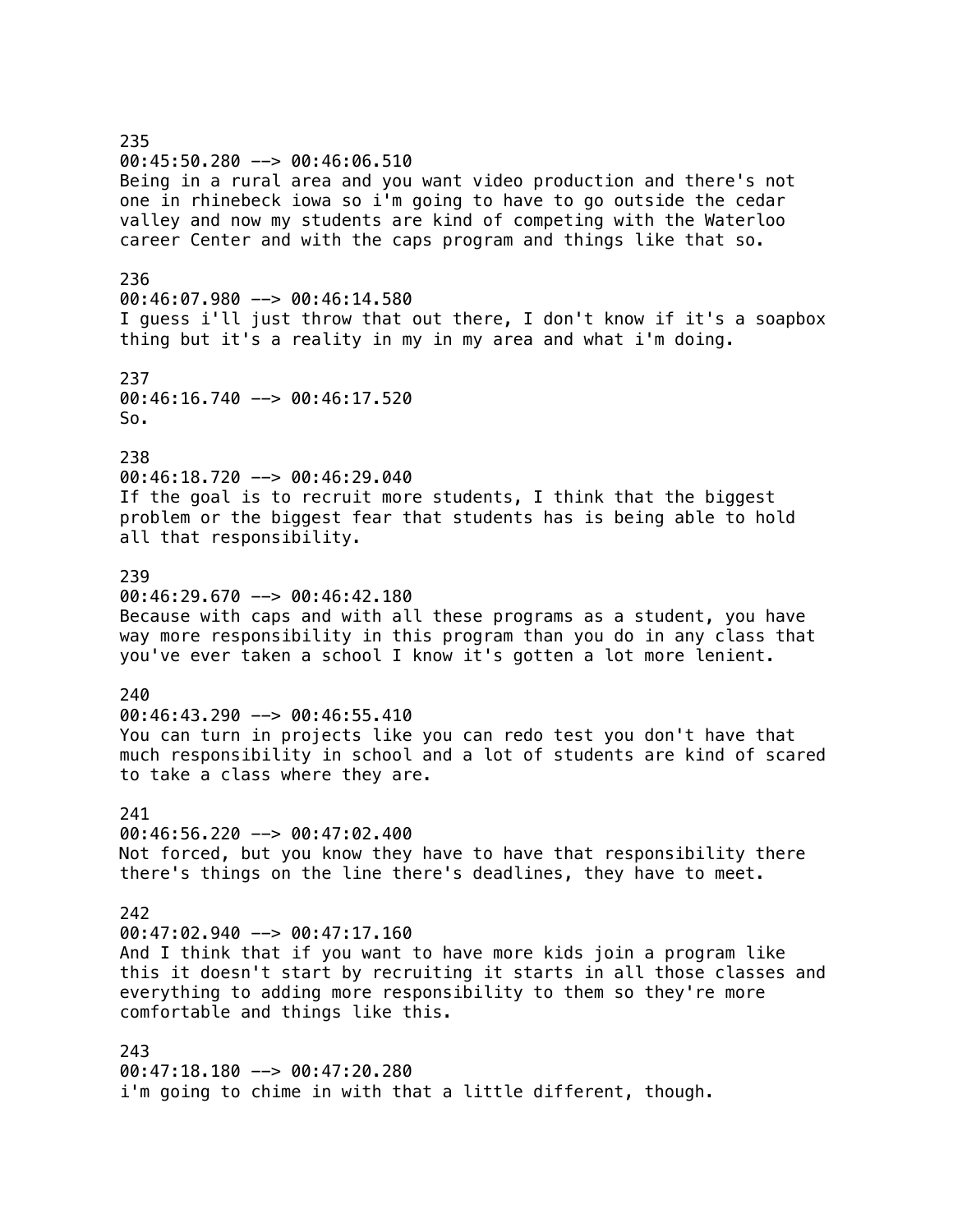244 00:47:20.670 --> 00:47:29.430 I also think your whole school needs to be bought into the program some teachers at new Hampton are not for the program so, then they buck students when they need to leave for the Program. 245  $00:47:29.760$  -->  $00:47:35.520$ So it needs to be sold from the entire administration down to all levels so everyone is aware of it. 246 00:47:36.240 --> 00:47:47.640 But then my soapbox of it is, I know you want to recruit students for it, but you want to be intentional you don't want to feel a classroom full of students into these programs, just so you can say you have 30 kids in there at that Program. 247  $00:47:48.000$  -->  $00:47:56.610$ If you have 10 kids but they're very intentional and they're in depth in projects, working with the business that's a win, so I think you also have that the administration. 248 00:47:57.000 --> 00:48:07.230 Administration and teachers have to have that mindset as well that it may not be a full class, but what they're doing compared to what English class classes doing is totally different. 249 00:48:09.090 --> 00:48:09.600 Before. 250  $00:48:11.340$  -->  $00:48:13.860$ quick and short so soapbox. 251 00:48:16.410 --> 00:48:24.840 CF RoomB: Again, what he is saying, as far as student recruitment, I truly believe that goes back to the kids knowing how to play school. 252 00:48:25.320 --> 00:48:38.790 CF RoomB: We have we again we have taught our kids that do step one through 10, and this will give you an end caps work Center I will big North and I was part of the big North over at North Butler so I mean same same concept right so.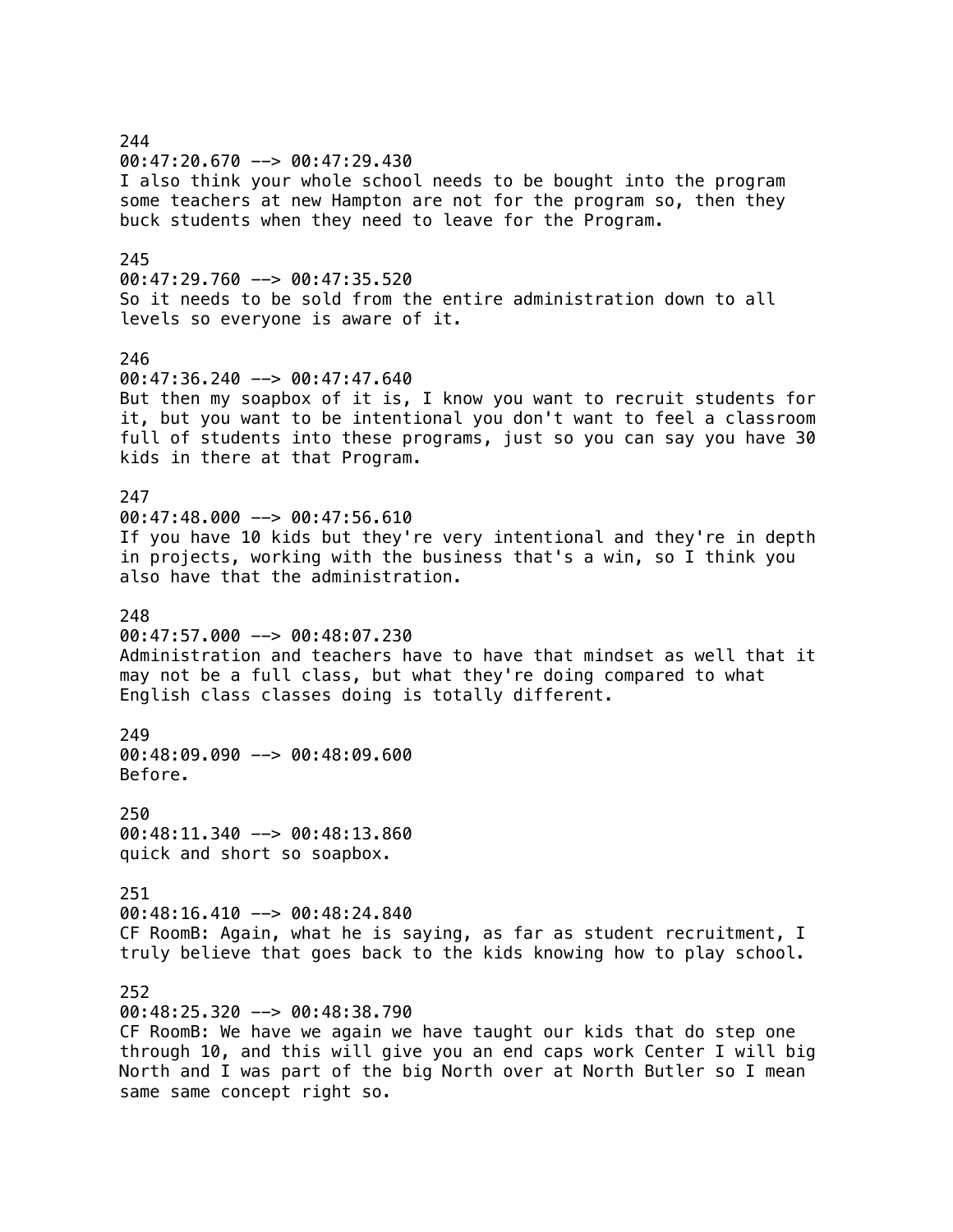253 00:48:40.380 --> 00:48:43.800 CF RoomB: You we take out steps, five, six and seven and say now get an A. 254 00:48:44.310 --> 00:48:50.310 CF RoomB: And that scares, a lot of students in fact i've had a lot of students first my very first semester, that I mean in tears are like well. 255 00:48:50.610 --> 00:49:00.330 CF RoomB: How do I get an A and you know and they they couldn't understand how you can grade this and how does this work and and but that's real world, and I think it does go back to what you're saying goes back to the classrooms. 256 00:49:01.380 --> 00:49:09.990 trying to get this type of grading system, and this type of real world stuff and every classroom so when they come to us, and I believe every student should experience this somewhere, so when they come to us. 257 00:49:10.230 --> 00:49:16.890 Now they're ready to do this and then go on into real life real life there isn't an algorithm, not that I know of anyway. 258 00:49:18.810 --> 00:49:25.290 All of you guys are like mentoring students that necessarily aren't engaged all that stuff I think takes. 259  $00:49:26.910$  -->  $00:49:34.080$ Pride into recruitment because, like I mentioned those 10 students that are being really engaged our programs aren't study halls. 260  $00:49:34.470$  -->  $00:49:41.280$ And I feel like a lot of people that don't know what our programs are about see it as a study Hall, or the students that. 261 00:49:41.940 --> 00:49:54.030 it's fear they're afraid of failing but it's okay to fail because something that our facilitator Mike Kennedy says, you can fail, as long as you fail forward but you're not afraid to get up next time and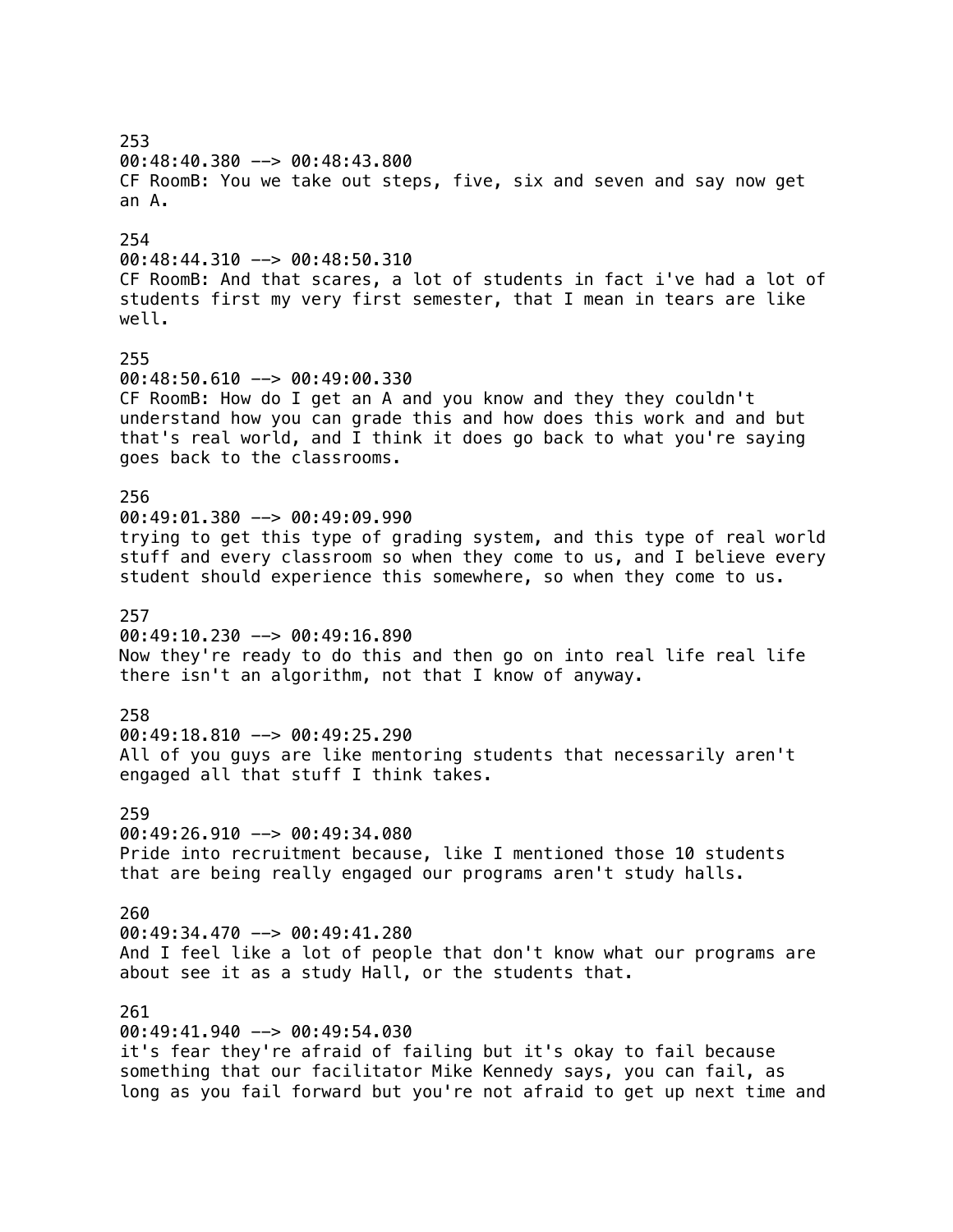get it again. 262 00:49:56.100 --> 00:50:05.370 I think the biggest thing is to be able to look at it from a different perspective coming like going to administrators of schools and students and businesses in general. 263 00:50:06.330 --> 00:50:12.960 As far as administrative of schools, you have you're used to this classroom where kids raised their hand and look at that kind of stuff but. 264 00:50:13.200 --> 00:50:21.000 We have to be open to the idea of students actually can go into the workforce and have ideas for themselves and look at things from their own perspective. 265 00:50:21.420 --> 00:50:31.230 And then to businesses that are in the Community people aren't always reaching out towards money like we've said they they genuinely want to help you they want to help grow themselves, while helping you. 266  $00:50:31.740$  -->  $00:50:44.190$ And then to the students out there you have to you, be used to not being used to what class is going to be, you have to go into it with an open mindset and you'll learn how to overcome your own obstacles and other obstacles that are thrown at you. 267 00:50:53.310 --> 00:50:53.670 moment. 268 00:51:03.060 --> 00:51:13.500 Well, I have to say I have been so impressed directors, not that are not impressed by you, but the eloquence and the ability to speak. 269 00:51:14.130 --> 00:51:27.660 In front of a panel, both in person and virtual at your age and stage in life and I gotta say directors you look good, but these students look sharp when you walked in I was like oh. 270 00:51:28.710 --> 00:51:31.620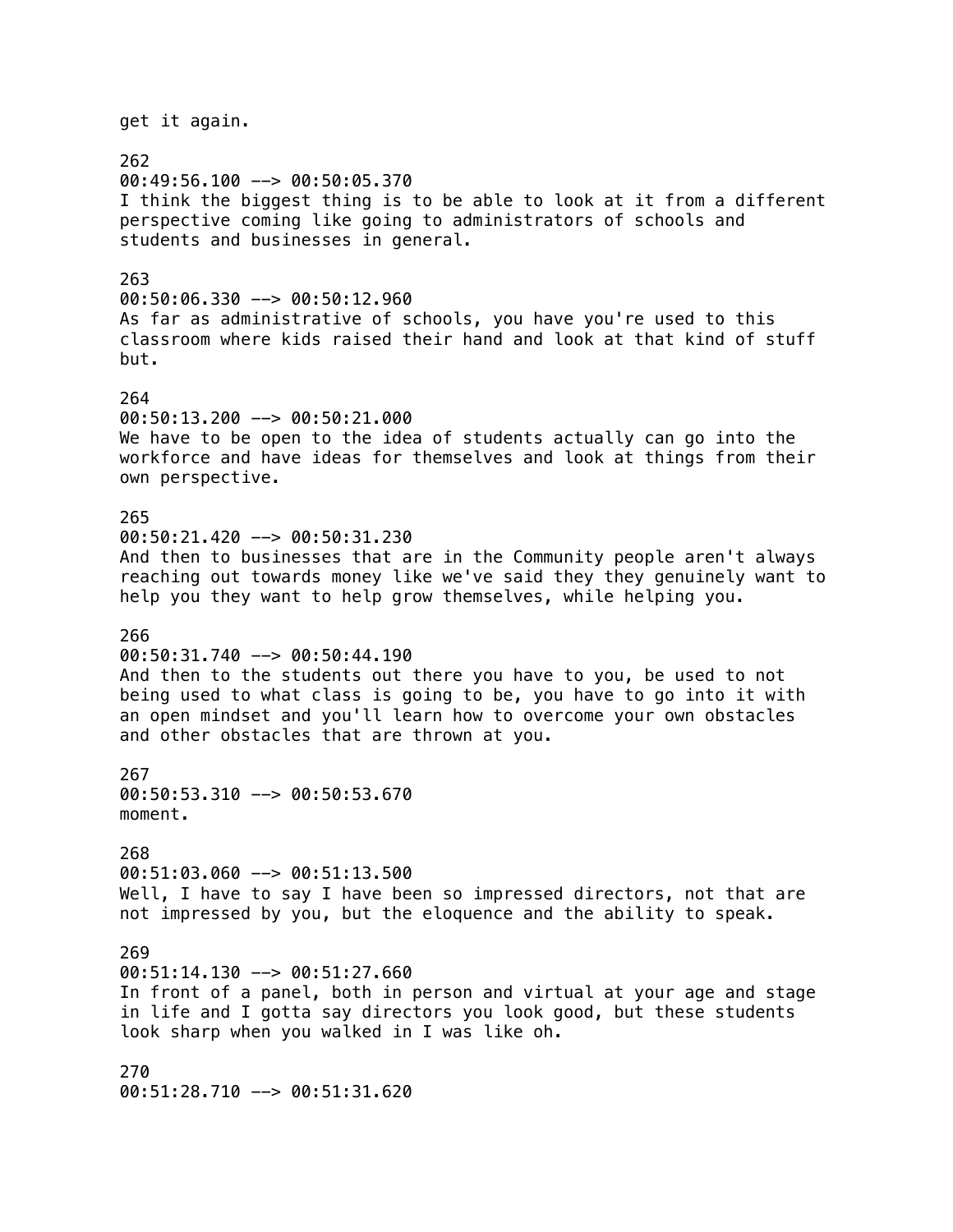wow so I just want to thank you. 271 00:51:32.850 --> 00:51:38.760 I learned so much today just from all these different programs, but I think the thread to this is. 272 00:51:39.390 --> 00:51:48.540 we've got to do different for our kids and then hearing it directly from you, students, that we need to do better, and the success that your programs are seeing. 273 00:51:49.020 --> 00:51:58.980 You know, the more we can get the word out there, get your voices out there and just replicate that and it continued to just feed that workforce and set you on this path to success. 274 00:51:59.580 --> 00:52:13.860 that's what it's about and that's why we're here and that's why we're in education, so thank you for your time today, you did a fabulous job, how does this work do we do we just say they all got a's and you guys are good with that we can go back to that can we pay for the day. 275 00:52:14.940 --> 00:52:15.780 yeah. 276 00:52:17.340 --> 00:52:31.350 Yes, appreciate everybody's time you know we thought the value of just having the panel hearing from the panel is just as much as anyone in the audience or that ended up joining on zoom so we appreciate you taking the time the further influence, I think I would only end with. 277  $00:52:32.670$  -->  $00:52:41.670$ The idea of I think Stacy was talking about we're increasing these opportunities in the area, so the networking of these opportunities also needs to happen. 278 00:52:42.720 --> 00:52:48.750 And I don't think we pay as much attention like that really struck me as a person that serves districts in the room here. 279 00:53:07.980 --> 00:53:13.080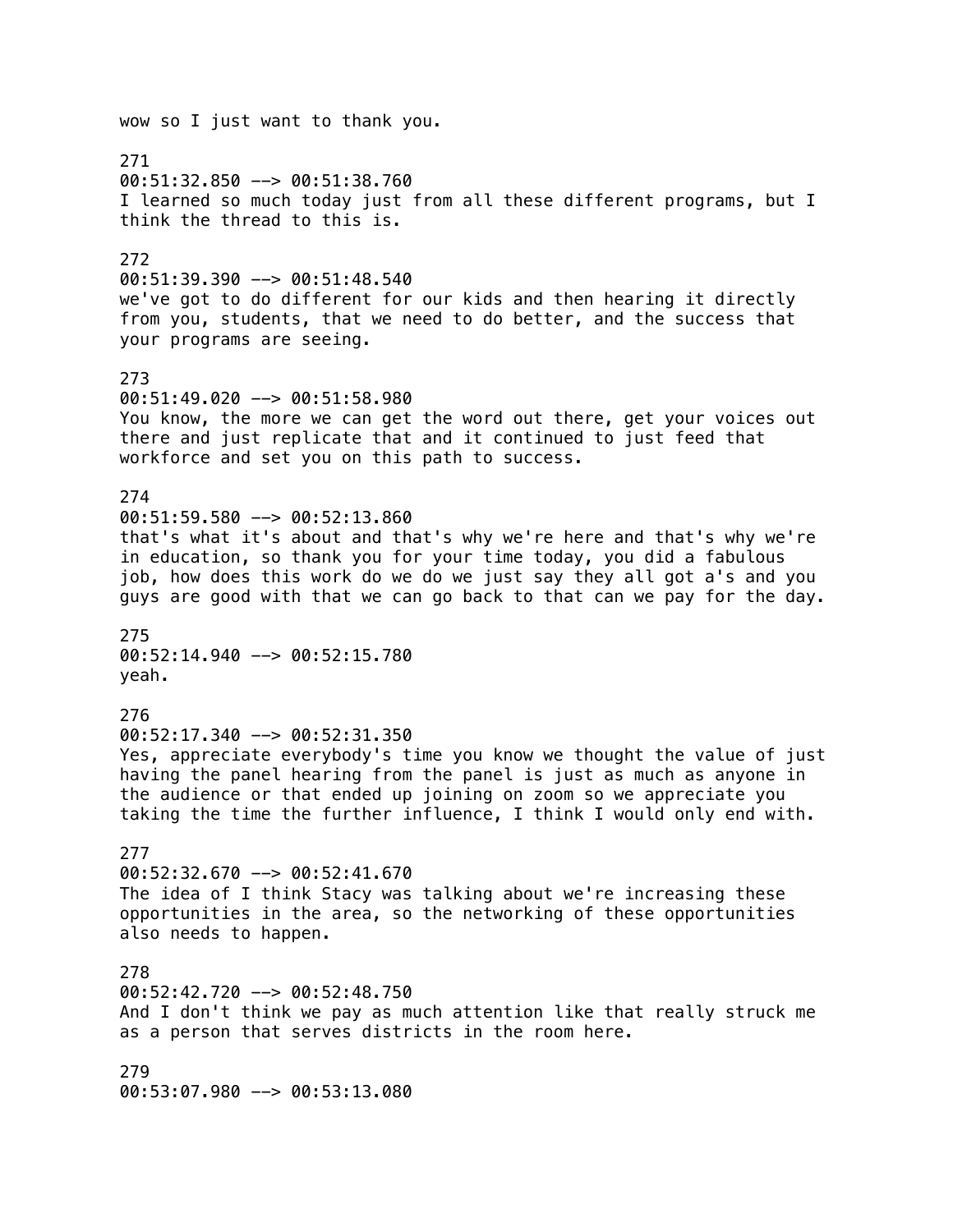CF RoomB: Absolutely, I think you know I one of the questions not asked was what can they do and what role can they play. 280  $00:53:13.590$  -->  $00:53:26.730$ CF RoomB: Obviously mcs play big part of that, but I think you're the group you're the organization that can connect these dots I think we need to like instead of being caps here and big here in career Center here in apex there and. 281 00:53:27.180 --> 00:53:31.290 CF RoomB: We need to like have a Roundtable we all come together, look at our commonalities. 282 00:53:31.680 --> 00:53:42.870 CF RoomB: kind of have you know I don't know these, this is what we're doing, and this is what we're going to do to bridge the workforce gap and take our students to the next level and to be the next great generation of citizens. 283  $00:53:43.680$  -->  $00:53:54.000$ CF RoomB: And here's how you can then bring the business people and to hear about the different pieces and then just have like intermittent you know the intermediary network which needs a lot more money pump to them because there's only three of them. 284  $00:53:55.410$  -->  $00:54:02.280$ CF RoomB: To somehow be the facilitator of of that instead of like i'm probably one of the biggest problems because i'm the one that grow. 285 00:54:02.610 --> 00:54:08.910 CF RoomB: These businesses and then somebody else goes and for all, doing it, they get confused I think if we can kind of funnel everything in. 286  $00:54:09.210$  -->  $00:54:16.410$ CF RoomB: And then kind of run it out from there, I think we'd be very successful Stacy was side I knew when she was talking about that no. 287 00:54:17.070 --> 00:54:25.530 CF RoomB: No, I think this is one rare time where it feels good like as an A we're kind of the reason we brought you together is because we're looking at increasing supports exactly what you're talking.